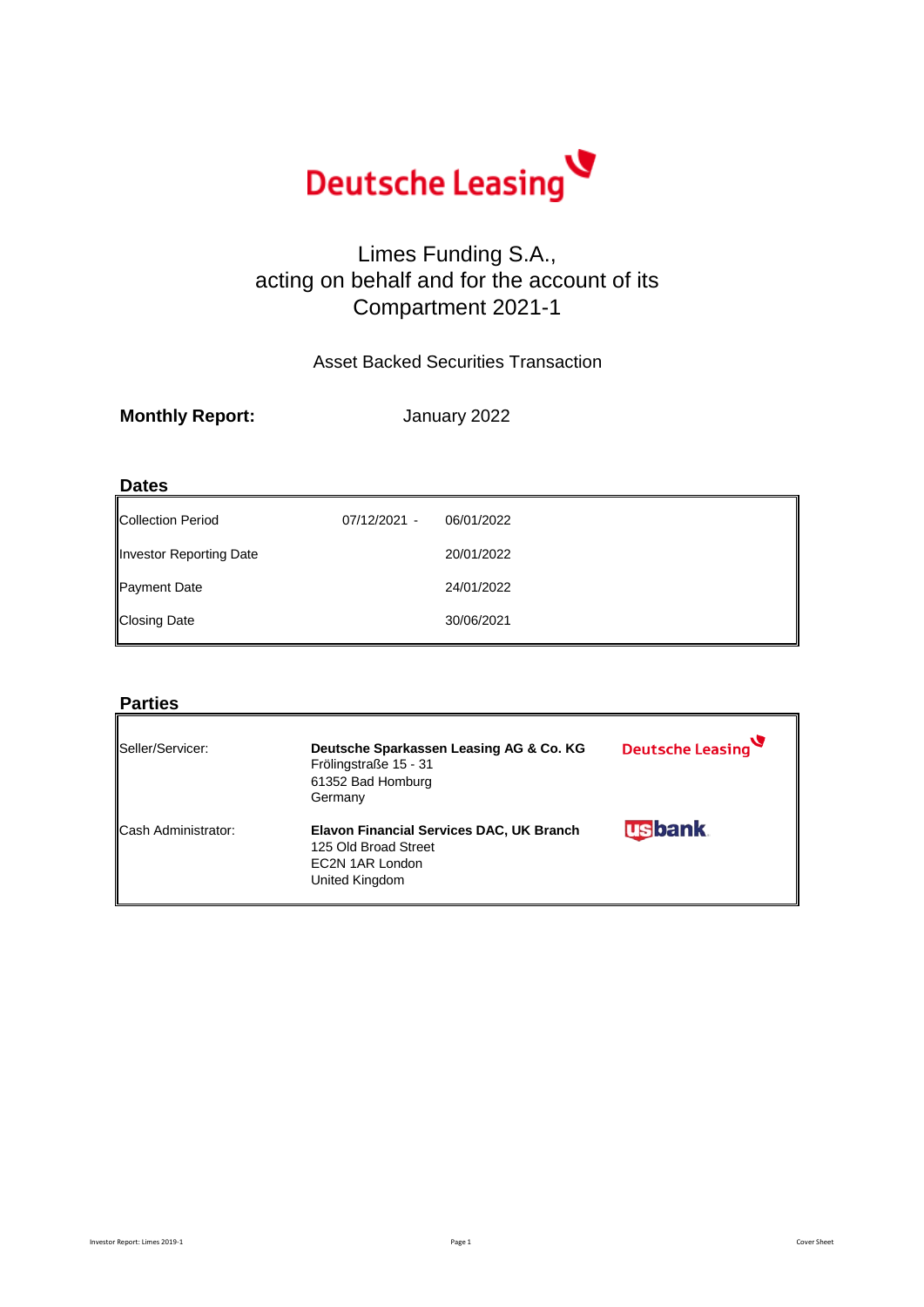Investor Reporting Date: 20 January 2022 Payment Date: 24 January 2022 Monthly Collection Period: 07 December 2021 - 06 January 2022 Interest Period: 22 December 2021 - 24 January 2022 Period Number: 7

### **Table of Contents**

| Parties                      | Go to ' Parties'              |
|------------------------------|-------------------------------|
| <b>Counterparty History</b>  | Go to 'Counterparty History'  |
| Dates                        | Go to 'Dates'                 |
| <b>Counterparty Ratings</b>  | Go to 'Counterparty Ratings'  |
| Notes                        | Go to 'Notes'                 |
| <b>Issuer Accounts</b>       | Go to 'Issuer Accounts'       |
| Swap                         | Go to 'Swap'                  |
| <b>ADA &amp; PoP</b>         | Go to 'ADA & PoP'             |
| Risk Retention               | Go to 'Risk Retention'        |
| <b>Collection Report</b>     | Go to 'Collection Report'     |
| Performance                  | Go to 'Performance'           |
| <b>Amortisation Schedule</b> | Go to 'Amortisation Schedule' |
| <b>Stratification Tables</b> | Go to 'Stratification Tables' |
| Glossary                     | Go to 'Glossary'              |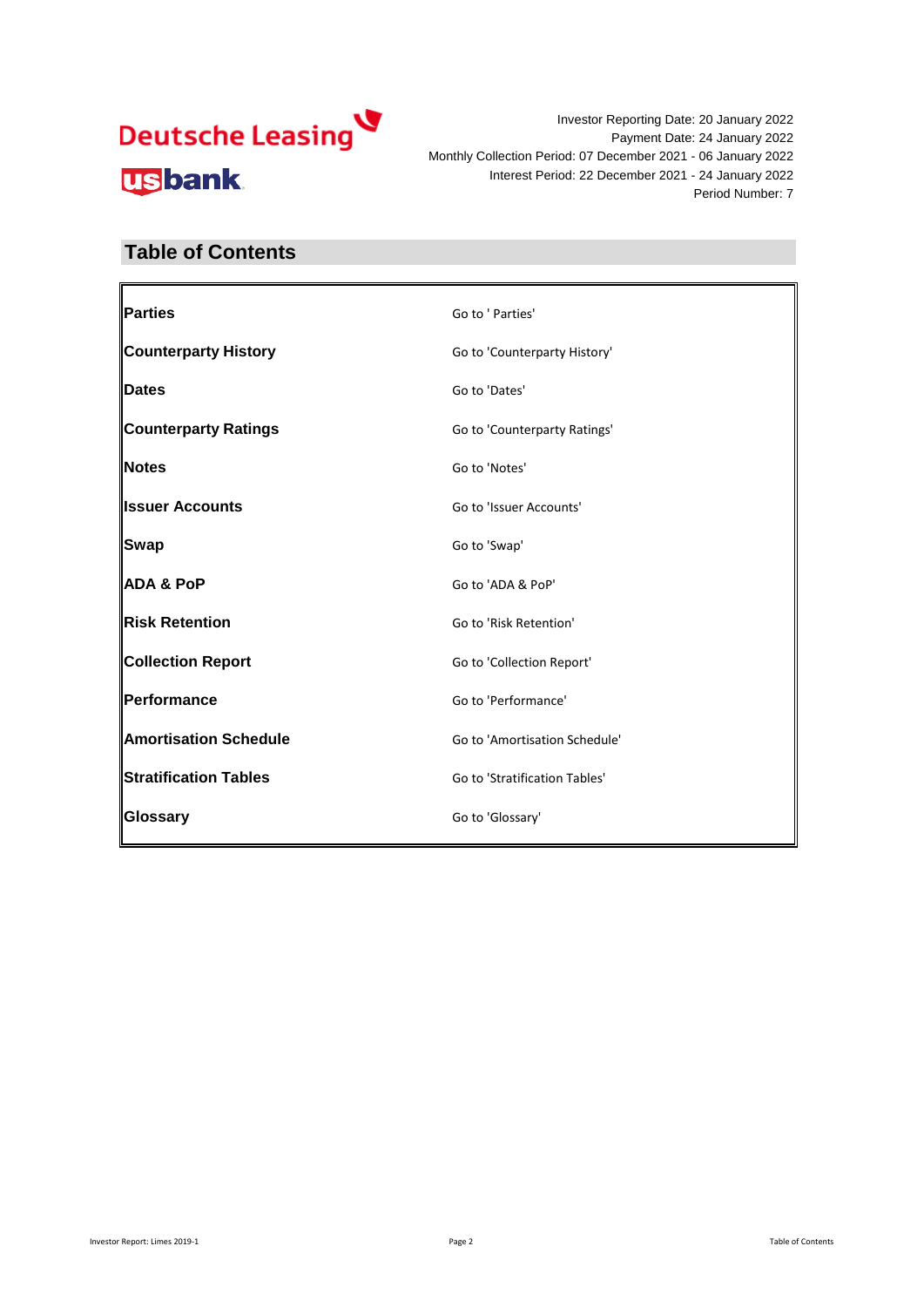

### **Transaction Parties**

| Issuer                                                        | Limes Funding S.A., acting on behalf and for<br>the account of its Compartment Limes 2019-1<br>6, Rue Eugène Ruppert<br>2453 Luxembourg<br>Luxembourg<br>LU-LimesFunding@Intertrustgroup.com<br>+352 26 449993 |
|---------------------------------------------------------------|----------------------------------------------------------------------------------------------------------------------------------------------------------------------------------------------------------------|
| Seller / Servicer /<br>Subordinated Lender                    | Deutsche Sparkassen Leasing AG & Co. KG<br>Frölingstraße 15 - 31<br>61352 Bad Homburg<br>Germany<br>ruediger.moll@deutsche-leasing.com<br>+49 6172 88-1383                                                     |
| Corporate Services Provider /<br>Back-up Servicer Facilitator | Intertrust (Luxembourg) S.a.r.l.<br>6 Rue Eugène Ruppert<br>2453 Luxembourg<br>Luxembourg<br>LU-LimesFunding@Intertrustgroup.com<br>+352 26 449993                                                             |
| Swap Counterparty                                             | DZ Bank AG<br>Platz der Republik<br>60325 Frankfurt am Main<br>Germany<br>tom.oelrich@dzbank.de<br>+49 69 7447 4341                                                                                            |
| Trustee                                                       | <b>Intertrust Trustees GmbH</b><br>Eschersheimer Landstraße 14<br>60322 Frankfurt am Main<br>Federal Republic of Germany<br>Frankfurt@intertrustgroup.com<br>+49 69 64350 8913                                 |
| Data Trustee                                                  | Data Custody Agent Services B.V.<br>Prins Bernhardplein 200<br>1097 JB Amsterdam<br>Netherlands<br>cmsstructuring@intertrustgroup.com                                                                          |
| Account Bank / Paying Agent /<br>Interest Determination Agent | <b>Elavon Financial Services DAC</b><br>Block F1, Cherrywood Business Park<br>Cherrywood, Dublin 18<br>D18 W2X7 Ireland<br>Dublin.mbs@usbank.com / mbs.erg.london@usbank.com<br>+44 207 330 2144               |
| Registrar                                                     | <b>Elavon Financial Services DAC</b><br>Block F1, Cherrywood Business Park<br>Cherrywood, Dublin 18<br>D18 W2X7 Ireland<br>MBS.ERG.London@USBank.com<br>+44 207 330 2000                                       |
| Cash Administrator                                            | U.S. Bank Global Corporate Trust Limited<br>125 Old Broad Street<br>EC2N 1AR London<br>United Kingdom<br>Dublin.mbs@usbank.com / mbs.erg.london@usbank.com<br>+44 207 330 2144                                 |
| Rating Agency                                                 | Fitch Ratings - a branch of Fitch Ratings Ireland Limited<br>Neue Mainzer Straße 46-50<br>60311 Frankfurt am Main<br>Germany<br>abssurveillance@fitchratings.com                                               |
| Rating Agency                                                 | S&P Global Ratings Europe Limited (Niederlassung Deutschland)<br>OpernTurm<br>Bockenheimer Landstraße 2<br>60306 Frankfurt am Main<br>Germany<br>ABSEuropeanSurveillance@standardandpoors.com                  |
| Arranger /<br>Joint Lead Manager                              | Société Générale S.A.<br>29 Boulevard Haussmann<br>75009 Paris<br>France<br>jan.groesser@sgcib.com<br>+49 69 7174 225                                                                                          |
| Joint Lead Manager                                            | <b>Bayerische Landesbank</b><br>Brienner Straße 18<br>80333 Munich<br>Federal Republic of Germany<br>Marc.Wolf@bayernlb.co.uk                                                                                  |
| Manager                                                       | DZ Bank AG<br>Platz der Republik<br>60325 Frankfurt am Main<br>Germany<br>tom.oelrich@dzbank.de                                                                                                                |
| Manager                                                       | Landesbank Baden-WürDDemberg<br>Am Hauptbahnhof 2<br>70173 StuDDgart<br>Germany<br>Juergen.Groth@lbbw.de<br>+49 711 12749721                                                                                   |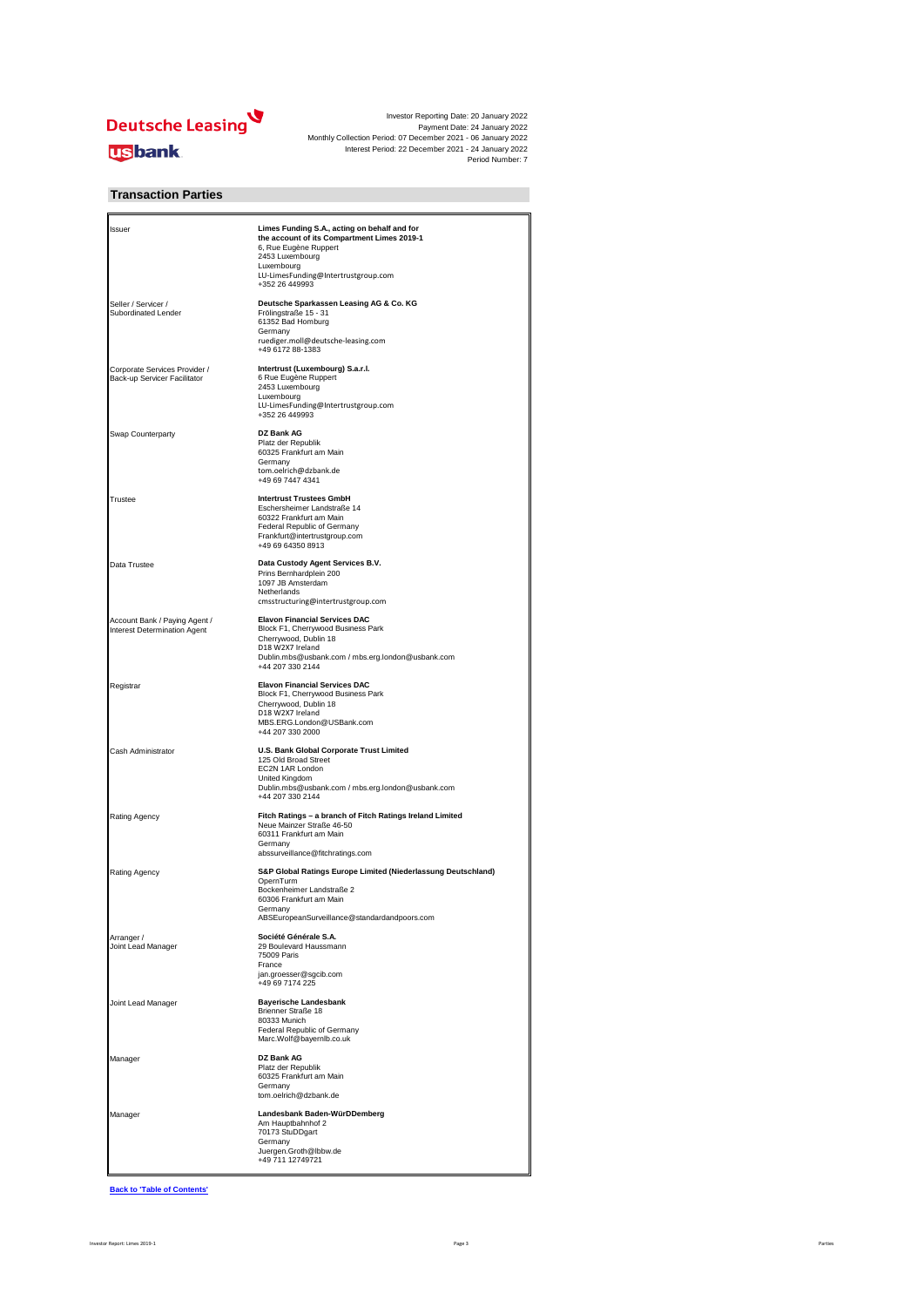

### **Counterparty History**

| Party | Date of replacement | Reason | <b>Replaced entity</b> | <b>Replaced by</b> |
|-------|---------------------|--------|------------------------|--------------------|
|       |                     |        |                        |                    |
|       |                     |        |                        |                    |
|       |                     |        |                        |                    |
|       |                     |        |                        |                    |
|       |                     |        |                        |                    |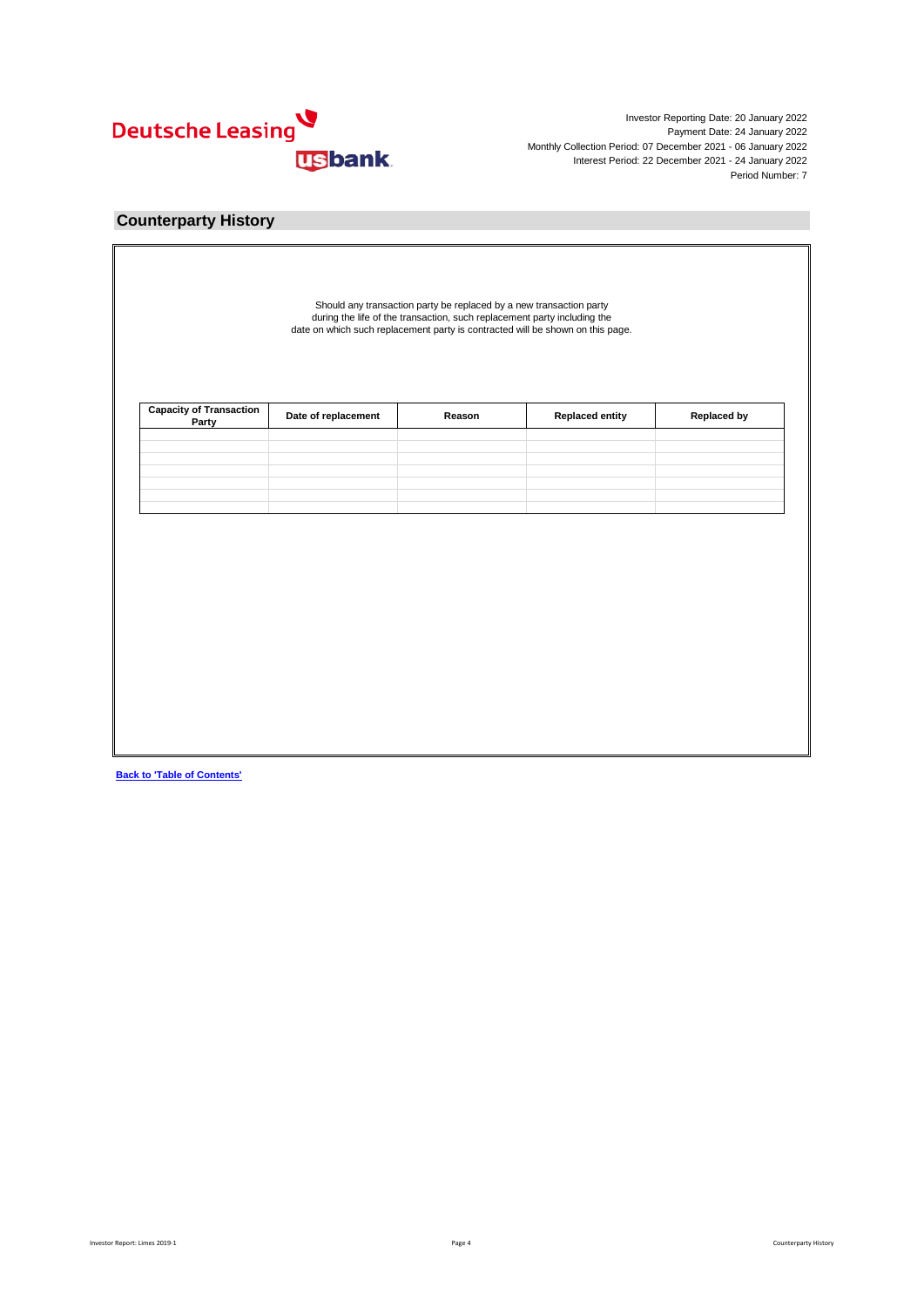

### **Dates**

| Initial Cut-Off Date                    | 07/06/2021 |            |      |
|-----------------------------------------|------------|------------|------|
| <b>Closing Date</b>                     | 30/06/2021 |            |      |
| <b>Final Maturity Date</b>              | 22/09/2030 |            |      |
|                                         |            |            | Days |
| Collection Period (from incl. to incl.) | 07/12/2021 | 06/01/2022 | 31   |
| Interest Period (from incl. to excl.)   | 22/12/2021 | 24/01/2022 | 33   |
|                                         |            |            |      |
| <b>Reporting Period</b>                 |            |            |      |
| Interest Determination Date             | 20/12/2021 |            |      |
| Cut-Off Date                            | 06/01/2022 |            |      |
| <b>Investor Reporting Date</b>          | 20/01/2022 |            |      |
| <b>Payment Date</b>                     | 24/01/2022 |            |      |
| <b>Next Payment Date</b>                | 22/02/2022 |            |      |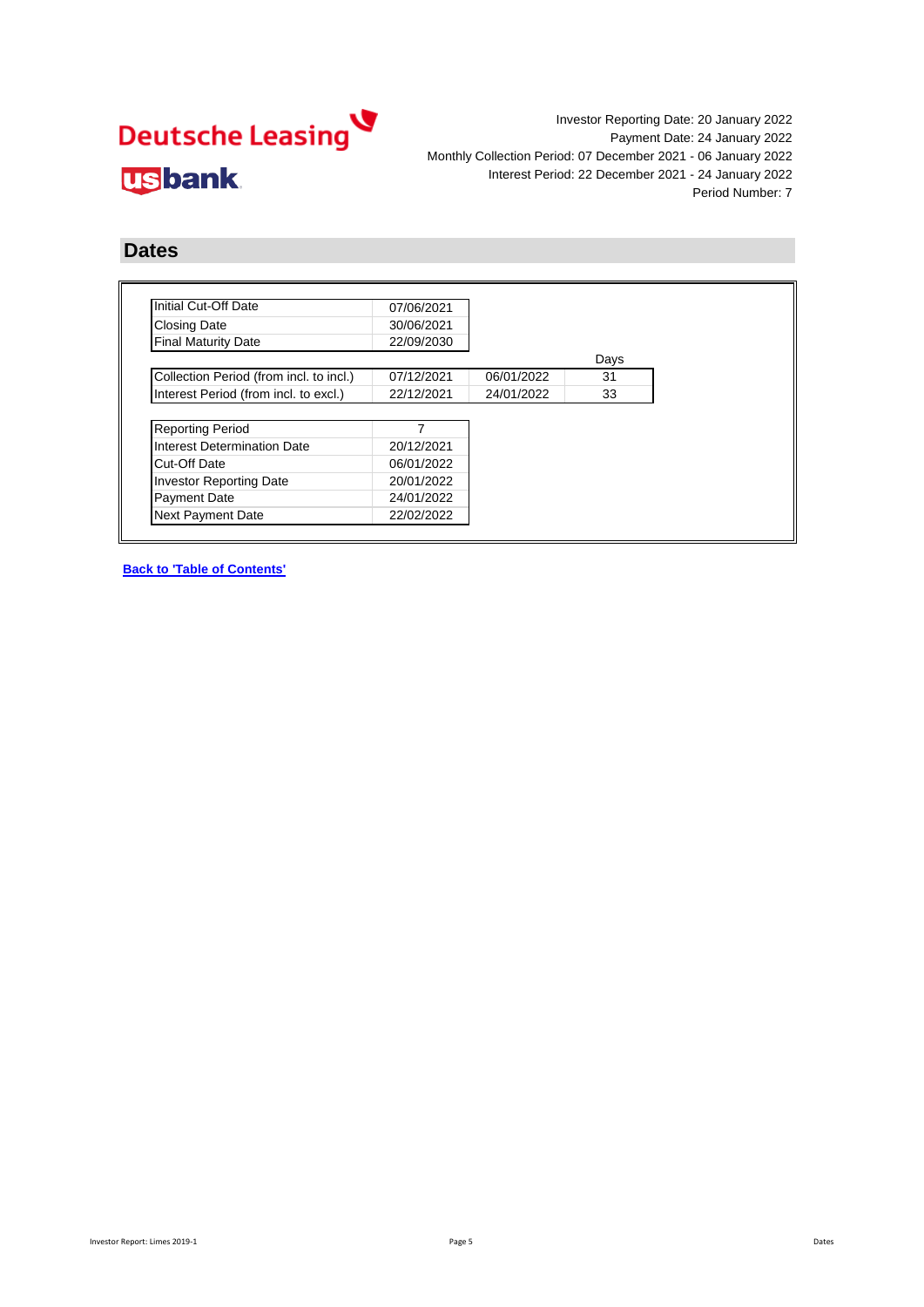### **Counterparty Ratings**

|                          |                                          |                                           | Fitch |                |              |        | S&P                                             |  |          |         |                    |                                        |  |  |  |  |  |  |  |  |  |  |  |  |  |  |       |             |
|--------------------------|------------------------------------------|-------------------------------------------|-------|----------------|--------------|--------|-------------------------------------------------|--|----------|---------|--------------------|----------------------------------------|--|--|--|--|--|--|--|--|--|--|--|--|--|--|-------|-------------|
|                          |                                          | Current                                   |       | Required       |              |        | Current                                         |  | Required | Trigger |                    |                                        |  |  |  |  |  |  |  |  |  |  |  |  |  |  | Event | Consequence |
|                          |                                          | short-term long-term short-term long-term |       |                |              |        | short-term   long-term   short-term   long-term |  |          | Breach? |                    |                                        |  |  |  |  |  |  |  |  |  |  |  |  |  |  |       |             |
|                          |                                          |                                           |       |                |              |        |                                                 |  |          |         |                    |                                        |  |  |  |  |  |  |  |  |  |  |  |  |  |  |       |             |
| <b>Account Bank</b>      | Elavon Financial Services DAC, UK Branch | $F1+$                                     | AA-   | F <sub>1</sub> | $\mathsf{A}$ | $A-1+$ | AA-                                             |  |          | No      | Replacement        | Account Bank must be replaced          |  |  |  |  |  |  |  |  |  |  |  |  |  |  |       |             |
|                          |                                          |                                           |       |                |              |        |                                                 |  |          |         |                    |                                        |  |  |  |  |  |  |  |  |  |  |  |  |  |  |       |             |
| <b>Swap Counterparty</b> | DZ Bank                                  | $F1+$                                     | AA-   | F <sub>1</sub> | A            | $A-1$  | $A+$                                            |  | А-       | No      | Collateral posting | Swap Counterparty must post collateral |  |  |  |  |  |  |  |  |  |  |  |  |  |  |       |             |
| <b>Swap Counterparty</b> | DZ Bank                                  | $F1+$                                     | AA-   | F <sub>3</sub> | BBB-         | $A-1$  | $A+$                                            |  | А-       | No      | Replacement        | Swap Counterparty must be replaced     |  |  |  |  |  |  |  |  |  |  |  |  |  |  |       |             |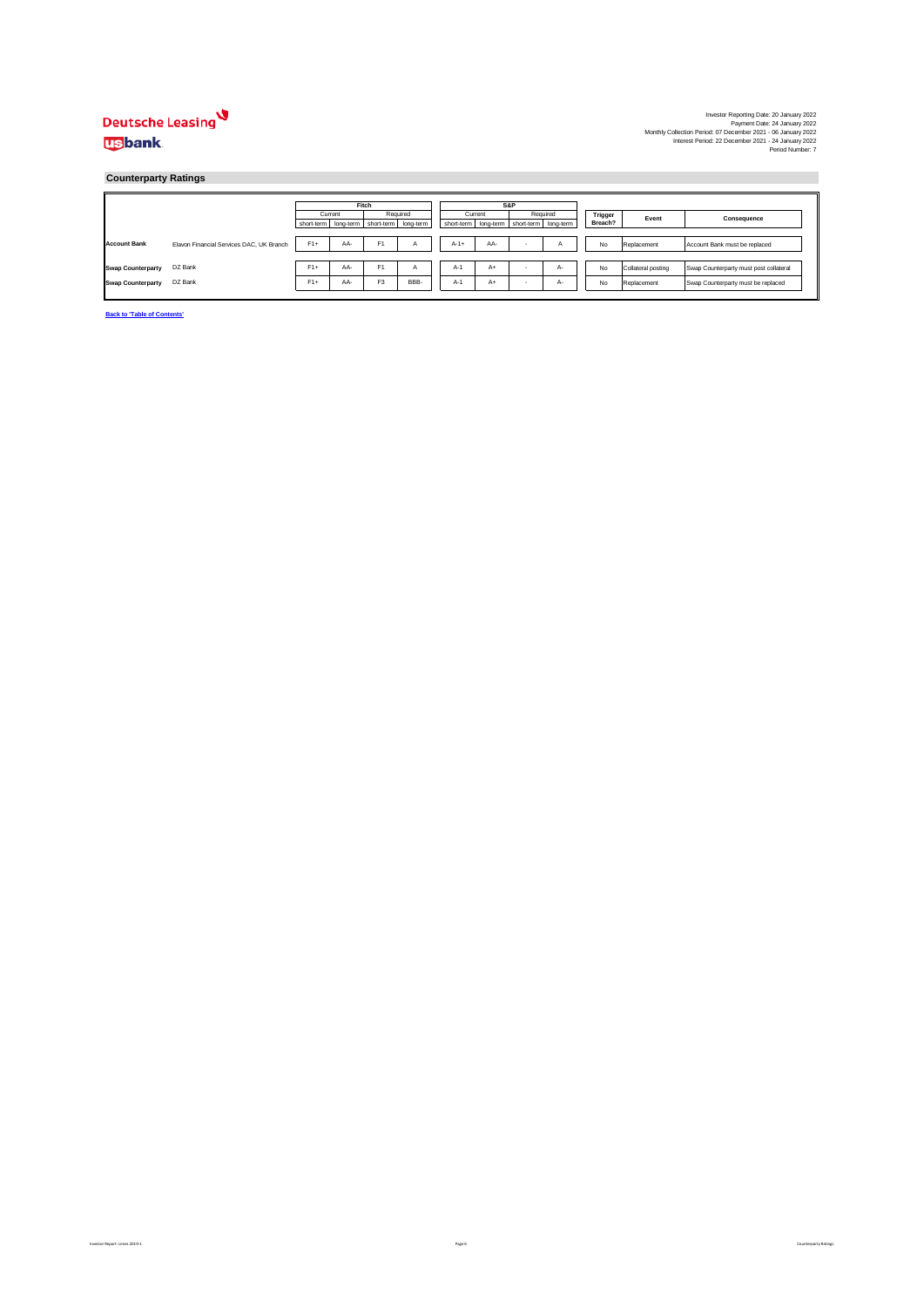Investor Reporting Date: 20 January 2022 Payment Date: 24 January 2022 Monthly Collection Period: 07 December 2021 - 06 January 2022 Interest Period: 22 December 2021 - 24 January 2022 Period Number: 7

**Notes**

|                                                                       | <b>Class A Notes</b>       | <b>Class B Notes</b> | <b>Subordinated Loan</b> |
|-----------------------------------------------------------------------|----------------------------|----------------------|--------------------------|
| Rating at Closing - Fitch                                             | AAA                        | not rated            | not rated                |
| Rating at Closing - S&P                                               | AAA                        | not rated            | not rated                |
| <b>Final Maturity Date</b>                                            | 22/09/2030                 | 22/09/2030           | 22/09/2030               |
| <b>ISIN</b>                                                           | XS2349275235               | n.a.                 | n.a.                     |
| Common Code                                                           | 234927523                  | n.a.                 | n.a.                     |
| Aggregate Outstanding Note Principal Amount (at Closing)              | 588.200.000                | 61.800.000.00        | 3.250.000.00             |
| Number of Notes                                                       | 5,882                      | $\mathbf{1}$         | n.a.                     |
| Denomination                                                          | 100.000                    | n.a.                 | n.a.                     |
| Coupon Type                                                           | Floating                   | Fixed                | Fixed                    |
| <b>Index Rate</b>                                                     | 1 month Euribor            |                      |                          |
| Margin                                                                | 0.70%                      | 1.00%                | 1.50%                    |
| Coupon                                                                | 1 month Euribor + $0.70\%$ | 1.00%                | 1.50%                    |
| <b>Issue Price</b>                                                    | 100.842%                   | 100.000%             | n.a.                     |
| Day Count Convention                                                  | Act/360                    | Act/360              | Act/360                  |
|                                                                       |                            |                      |                          |
| Rating currently - Fitch                                              | AAA                        | not rated            | not rated                |
| Rating currently - S&P                                                | AAA                        | not rated            | not rated                |
|                                                                       |                            |                      |                          |
| Interest amount due                                                   | 32.998.02                  | 56.650.00            | 4.468.75                 |
| Interest amount paid                                                  | 32.998.02                  | 56.650.00            | 4.468.75                 |
| Interest amount paid - per EUR 100,000 denomination                   | 5.61                       | n.a.                 | n.a.                     |
| Principal amount paid - per EUR 100,000 denomination                  | 3.091.99                   | n.a.                 | n.a.                     |
| Total unpaid interest amount (beginning balance)                      | 0.00                       | 0.00                 | 0.00                     |
| Total unpaid interest amount (ending balance)                         | 0.00                       | 0.00                 | 0.00                     |
|                                                                       |                            |                      |                          |
|                                                                       | 479,789,566.75             | 61,800,000.00        | 3,250,000.00             |
| Aggregate Outstanding Note Principal Amount (previous Payment Date)   |                            |                      | 0.00                     |
| Principal Payment                                                     | 18,187,080.62              | 0.00                 |                          |
| Aggregate Outstanding Note Principal Amount (on current Payment Date) | 461.602.486.13             | 61,800,000.00        | 3.250.000.00             |
|                                                                       | 78.48%                     | 100.00%              | n.a.                     |
| Notes Factor<br>Credit Enhancement (at Closing)                       | 10.01%                     | 0.50%                | n.a.                     |

On any Payment Date following the Cut-Off Date on which the Aggregate Outstanding Portfolio Principal Amount represents less than 10 per cent of the Aggregate<br>Outstanding Portfolio Principal Amount as of the Initial Cut-O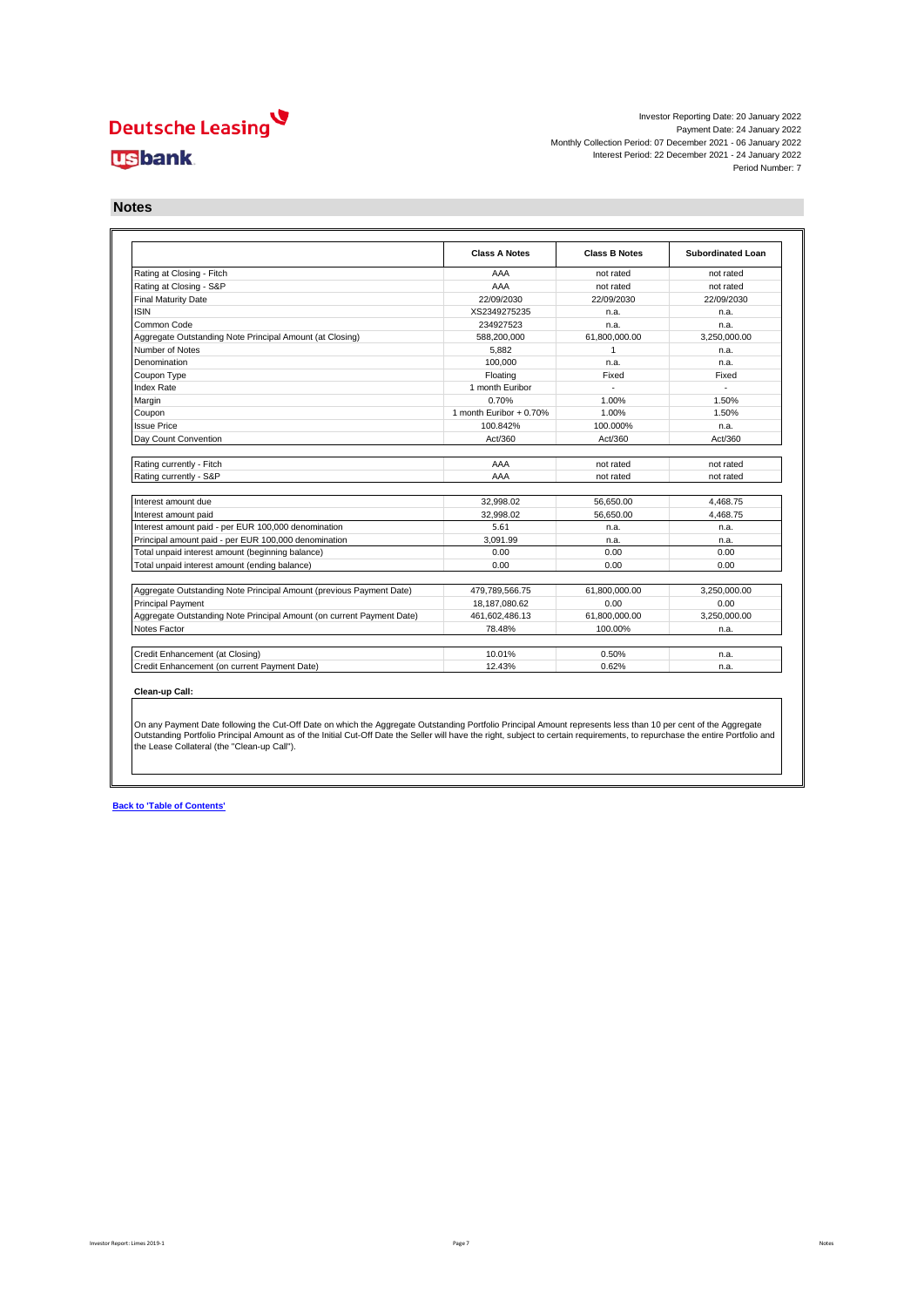

### **Issuer Accounts**

| <b>Distribution Account Ledger</b>                                                                      |                               |
|---------------------------------------------------------------------------------------------------------|-------------------------------|
| Opening balance (before application of the PoP)                                                         | 22,947,003.36                 |
| - Amounts paid in the course of the PoP                                                                 | 22,947,003.36                 |
| = Ending balance (after application of the PoP)                                                         | 0.00                          |
| <b>Liquidity Reserve Account Ledger</b>                                                                 |                               |
| Liquidity Reserve Required Amount (previous Payment Date)                                               | 3,250,000.00                  |
| Liquidity Reserve Required Amount (current Payment Date)                                                | 3,250,000.00                  |
| Opening balance (before application of the PoP)                                                         | 3,250,000.00                  |
| - Amounts paid to the Distribution Account Ledger                                                       | 3,250,000.00                  |
| + Amounts paid back to the Liquidity Reserve Account Ledger in the course of the PoP                    | 3,250,000.00                  |
| = Ending balance (after application of the PoP)                                                         | 3,250,000.00                  |
| <b>Commingling Reserve Account Ledger</b>                                                               |                               |
| Opening balance (before application of the PoP)                                                         | 7,586,585.98                  |
| + Amounts paid by Deutsche Leasing to the Commingling Reserve Account Ledger                            | 0.00                          |
| - Amounts withdrawn to flow into the Available Distribution Amount                                      | 0.00                          |
| <b>Commingling Reserve Excess Amount</b>                                                                | 1,986,103.36                  |
| = Ending balance (after application of the PoP)                                                         | 5,600,482.62                  |
| Swap Cash Collateral Account                                                                            |                               |
| Opening balance                                                                                         | 0.00                          |
| - Amounts paid from the Issuer to the Swap Counterparty                                                 | 0.00                          |
| + Amounts received by the Issuer from the Swap Counterparty                                             | 0.00                          |
| = Ending balance (after application of the PoP)                                                         | 0.00                          |
|                                                                                                         |                               |
| <b>Commingling Reserve Required Amount</b><br>Scheduled Collections for the following Collection Period | 5,600,482.62<br>17,001,727.79 |
|                                                                                                         | 1,308,506.22                  |
| 0.25% of the Aggregate Outstanding Portfolio Principal Amount                                           |                               |
| <b>Commingling Reserve Reduction Amount</b>                                                             | 12,709,751.39                 |
| <b>Commingling Reserve Reduction Amount</b>                                                             | 12,709,751.39                 |
| (i) Aggregate Outstanding Portfolio Principal Amount                                                    | 523,402,486.13                |
| (ii) difference, if positive, of (A) less (B)                                                           | 2.43%                         |
| (A)                                                                                                     | 12.43%                        |
| (B) Minimum Class A Credit Enhancement                                                                  | 10.00%                        |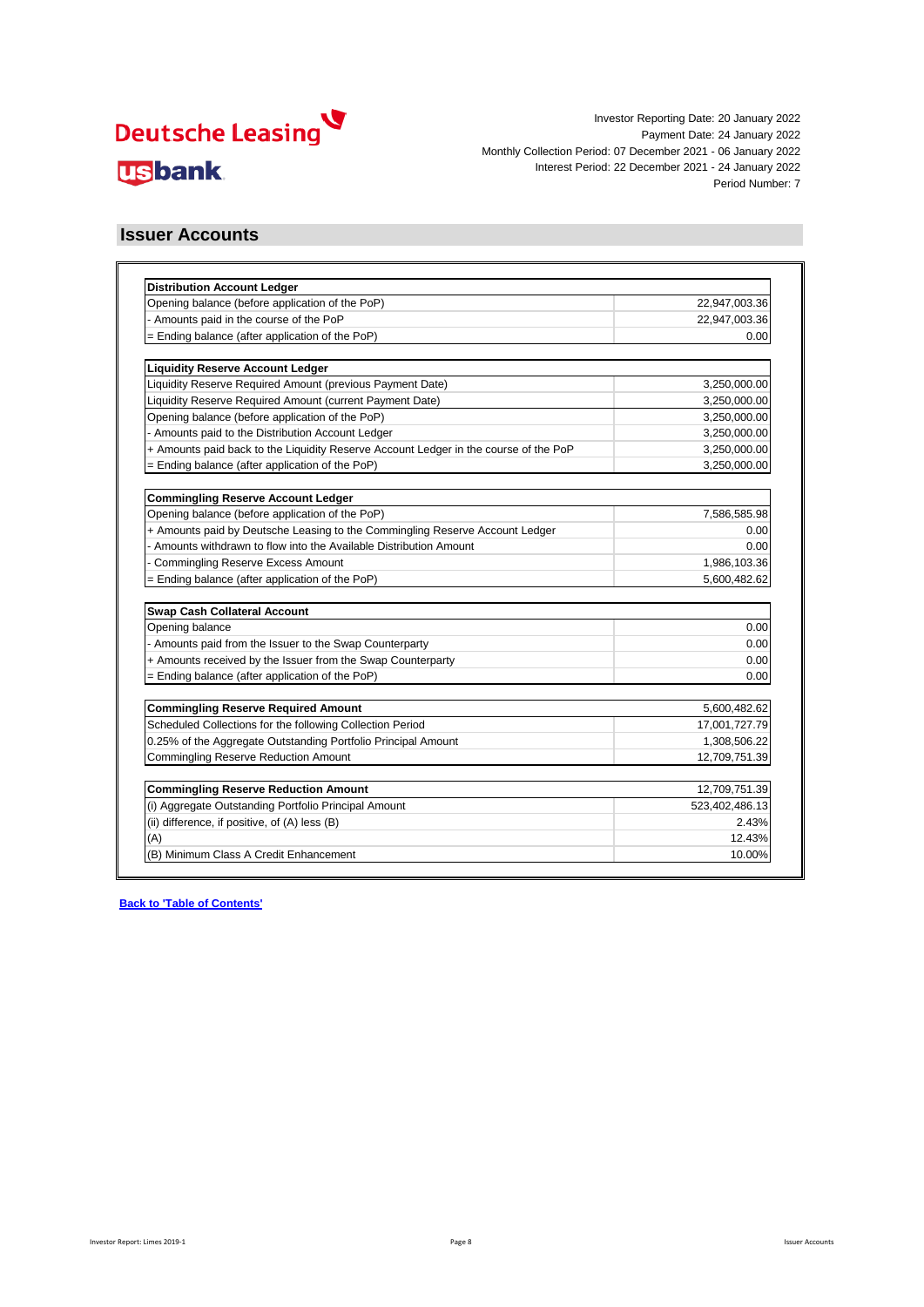

**Swap**

| Swap Notional Amount<br>Swap Rate      | 479,789,566.75<br>$-0.4690%$     |
|----------------------------------------|----------------------------------|
| Issuer pays to Swap Counterparty       | $-206,269.53$                    |
| Issuer receives from Swap Counterparty | $-274,879.44$                    |
| Net Swap Payment                       | 68,609.91                        |
| Net Swap Receipt                       | 0.00                             |
| <b>Payment Date</b>                    | <b>Swap Notional Amount</b>      |
| Jan-22                                 | 479,789,566.75                   |
| Feb-22                                 | 461,602,486.13                   |
| Mar-22<br>Apr-22                       | 446,096,245.95<br>430,641,466.05 |
| May-22                                 | 415,058,375.49                   |
| Jun-22                                 | 399,159,666.46                   |
| Jul-22                                 | 383,331,150.30                   |
| Aug-22                                 | 367,566,947.09                   |
| Sep-22                                 | 351,943,699.37                   |
| Oct-22                                 | 336,807,262.75                   |
| <b>Nov-22</b>                          | 321,246,058.10                   |
| Dec-22<br>$Jan-23$                     | 305,887,748.74                   |
| Feb-23                                 | 291,246,287.92<br>276,788,286.68 |
| Mar-23                                 | 262,024,621.62                   |
| Apr-23                                 | 247,080,907.88                   |
| May-23                                 | 233,336,120.83                   |
| Jun-23                                 | 219,650,301.33                   |
| Jul-23                                 | 205,757,044.84                   |
| Aug-23                                 | 192,340,637.08                   |
| $Sep-23$                               | 178,973,333.51                   |
| Oct-23<br><b>Nov-23</b>                | 165,275,681.97<br>153,014,307.68 |
| <b>Dec-23</b>                          | 140,571,365.94                   |
| Jan-24                                 | 128,946,375.73                   |
| Feb-24                                 | 117,166,410.46                   |
| Mar-24                                 | 106,337,127.09                   |
| Apr-24                                 | 95,400,551.42                    |
| May-24                                 | 85,097,226.27                    |
| Jun-24                                 | 74,766,414.11                    |
| Jul-24<br>Aug-24                       | 64,419,434.36<br>54,316,014.92   |
| Sep-24                                 | 45,169,901.34                    |
| Oct-24                                 | 36,403,984.75                    |
| Nov-24                                 | 28,212,563.39                    |
| Dec-24                                 | 20,490,056.55                    |
| Jan-25                                 | 13,100,560.83                    |
| Feb-25                                 | 6,001,310.32                     |
| Mar-25                                 | 0.00<br>0.00                     |
| Apr-25<br>May-25                       | 0.00                             |
| Jun-25                                 | 0.00                             |
| Jul-25                                 | 0.00                             |
| Aug-25                                 | 0.00                             |
| Sep-25                                 | 0.00                             |
| Oct-25                                 | 0.00                             |
| Nov-25                                 | 0.00                             |
| Dec-25                                 | 0.00                             |
| $Jan-26$<br>Feb-26                     | 0.00<br>0.00                     |
| Mar-26                                 | 0.00                             |
| Apr-26                                 | 0.00                             |
| May-26                                 | 0.00                             |
| Jun-26                                 | 0.00                             |
| Jul-26                                 | 0.00                             |
| Aug-26                                 | 0.00                             |
| Sep-26                                 | 0.00                             |
| Oct-26                                 | 0.00                             |
| <b>Nov-26</b><br><b>Dec-26</b>         | 0.00<br>0.00                     |
| $Jan-27$                               | 0.00                             |
| Feb-27                                 | 0.00                             |
| Mar-27                                 | 0.00                             |
| Apr-27                                 | 0.00                             |
| May-27                                 | 0.00                             |
|                                        |                                  |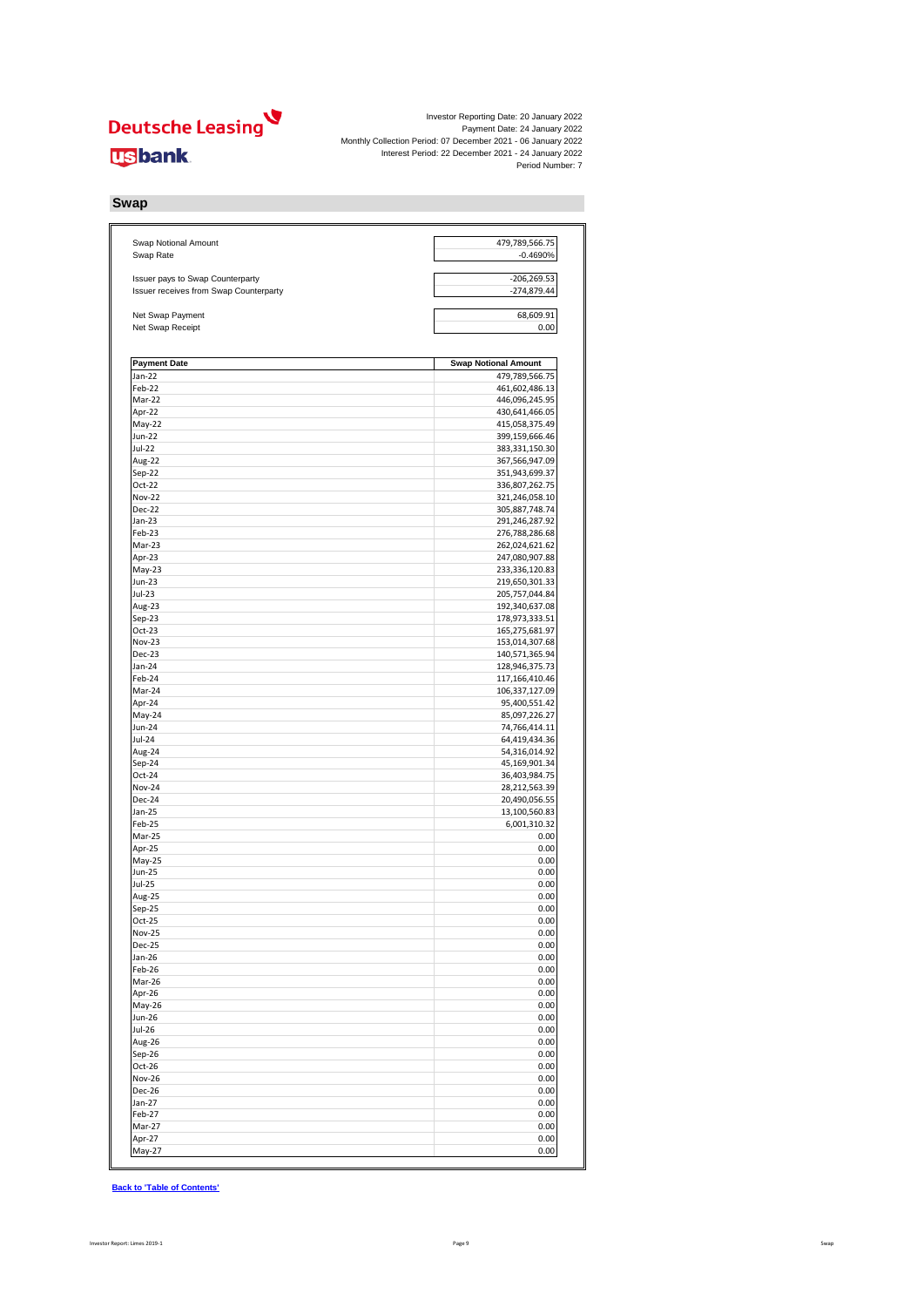## Deutsche Leasing

## **usbank**

| Investor Reporting Date: 20 January 2022                      |  |
|---------------------------------------------------------------|--|
| Payment Date: 24 January 2022                                 |  |
| Monthly Collection Period: 07 December 2021 - 06 January 2022 |  |
| Interest Period: 22 December 2021 - 24 January 2022           |  |
| Period Number: 7                                              |  |

### **Available Distribution Amount & Priority of Payments**

| <b>Available Distribution Amount</b>                                                                                                                                                                                                                                                                                |               |
|---------------------------------------------------------------------------------------------------------------------------------------------------------------------------------------------------------------------------------------------------------------------------------------------------------------------|---------------|
| (a) any Collections and Deemed Collections received or collected by the Servicer pursuant to the<br>Receivables Purchase Agreement during the relevant Collection Period immediately preceding<br>such Payment Date                                                                                                 | 19.697.003.36 |
| (b) the amount standing to the credit of the Liquidity Reserve Account Ledger                                                                                                                                                                                                                                       | 3.250.000.00  |
| (c) the Net Swap Receipts                                                                                                                                                                                                                                                                                           | 0.00          |
| (d) the Enforcement Proceeds                                                                                                                                                                                                                                                                                        | 0.00          |
| (e) upon the occurrence of a Servicer Termination Event, the amounts standing to the credit of the<br>Commingling Reserve Account Ledger to the extent that the Servicer has, as of the relevant<br>Payment Date, failed to transfer to the Issuer any Collections in relation to the relevant Collection<br>Period | 0.00          |
| (f) any other amounts (if any) standing to the credit of the Distribution Account Ledger                                                                                                                                                                                                                            | 0.00          |
| <b>Available Distribution Amount</b>                                                                                                                                                                                                                                                                                | 22,947,003.36 |

| <b>Principal Redemption</b>                                                      |                |
|----------------------------------------------------------------------------------|----------------|
| Aggregate Outstanding Portfolio Principal Amount                                 | 523.402.486.13 |
| Aggregate Outstanding Note Principal Amount of all Notes (previous Payment Date) | 541.589.566.75 |
| Required Principal Redemption Amount                                             | 18.187.080.62  |
| Class A Principal Redemption Amount                                              | 18.187.080.62  |
| Class B Principal Redemption Amount                                              | 0.00           |
| Subordinated Loan Redemption Amount                                              | 0.00           |

Enforcement Event No

| <b>Pre-Enforcement Priority of Payments</b>                                                                                                                                                                                                                                                                                                                                 | Due           | Paid          | <b>Available Distribution</b><br>Amount remaining | Shortfall |
|-----------------------------------------------------------------------------------------------------------------------------------------------------------------------------------------------------------------------------------------------------------------------------------------------------------------------------------------------------------------------------|---------------|---------------|---------------------------------------------------|-----------|
|                                                                                                                                                                                                                                                                                                                                                                             |               |               | 22.947.003.36                                     |           |
| (a) any due and payable Statutory Claims                                                                                                                                                                                                                                                                                                                                    | 539.85        | 539.85        | 22.946.463.51                                     | 0.00      |
| (b) any due and payable Trustee Expenses                                                                                                                                                                                                                                                                                                                                    | 0.00          | 0.00          | 22,946,463.51                                     | 0.00      |
| (c) any due and payable Administrative Expenses                                                                                                                                                                                                                                                                                                                             | 13.501.95     | 13.501.95     | 22,932,961.56                                     | 0.00      |
| (d) any due and payable Servicing Fee to the Servicer                                                                                                                                                                                                                                                                                                                       | 0.00          | 0.00          | 22.932.961.56                                     | 0.00      |
| (e) any due and payable Net Swap Payments and swap termination payments under the Swap<br>Agreement to the Swap Counterparty (provided that the Swap Counterparty is not the defaulting<br>party (as defined in the Swap Agreement) and there has been no termination of the Swap<br>Agreement (due to a termination event relating to the Swap Counterparty's downgrade)); | 68.609.91     | 68,609.91     | 22,864,351.65                                     | 0.00      |
| (f) any due and payable Class A Interest Amount on the Class A Notes, plus any Interest Shortfall of<br>the Class A Notes                                                                                                                                                                                                                                                   | 32.998.02     | 32.998.02     | 22,831,353.63                                     | 0.00      |
| (q) the Liquidity Reserve Required Amount to the Liquidity Reserve Account Ledger                                                                                                                                                                                                                                                                                           | 3.250.000.00  | 3.250.000.00  | 19,581,353.63                                     | 0.00      |
| (h) the Class A Principal Redemption Amount in respect of the redemption of the Class A Notes<br>until the Aggregate Outstanding Note Principal Amount of the Class A Notes is reduced to zero                                                                                                                                                                              | 18,187,080.62 | 18.187.080.62 | 1,394,273.01                                      | 0.00      |
| (i) any due and payable Class B Interest Amount on the Class B Note, plus any Interest Shortfall of<br>the Class B Note                                                                                                                                                                                                                                                     | 56.650.00     | 56.650.00     | 1,337,623.01                                      | 0.00      |
| (i) the Class B Principal Redemption Amount in respect of the redemption of the Class B Note until<br>the Aggregate Outstanding Note Principal Amount of the Class B Note is reduced to zero                                                                                                                                                                                | 0.00          | 0.00          | 1,337,623.01                                      | 0.00      |
| (k) in or towards payment of the Subordinated Swap Amount                                                                                                                                                                                                                                                                                                                   | 0.00          | 0.00          | 1.337.623.01                                      | 0.00      |
| (I) any due and payable Subordinated Loan Interest, including any Subordinated Loan Interest<br>Shortfall Amount                                                                                                                                                                                                                                                            | 4.468.75      | 4.468.75      | 1,333,154.26                                      | 0.00      |
| (m) the Subordinated Loan Redemption Amount in respect of the redemption of the Subordinated<br>Loan until the Subordinated Loan is reduced to zero                                                                                                                                                                                                                         | 0.00          | 0.00          | 1,333,154.26                                      | 0.00      |
| (n) any Excess Value to the Seller                                                                                                                                                                                                                                                                                                                                          | 1.333.154.26  | 1.333.154.26  | 0.00                                              | 0.00      |

Sum of payments: 22,947,003.36

| 0.00<br>0.00 | 0.00             | 0.00 |      |
|--------------|------------------|------|------|
|              |                  |      |      |
|              |                  | 0.00 | 0.00 |
|              | 0.00             | 0.00 | 0.00 |
| 0.00         | 0.00             | 0.00 | 0.00 |
| 0.00         | 0.00             | 0.00 | 0.00 |
| 0.00         | 0.00             | 0.00 | 0.00 |
| 0.00         | 0.00             | 0.00 | 0.00 |
| 0.00         | 0.00             | 0.00 | 0.00 |
| 0.00         | 0.00             | 0.00 | 0.00 |
| 0.00         | 0.00             | 0.00 | 0.00 |
| 0.00         | 0.00             | 0.00 | 0.00 |
| 0.00         | 0.00             | 0.00 | 0.00 |
| 0.00         | 0.00             | 0.00 | 0.00 |
| 0.00         | 0.00             | 0.00 | 0.00 |
|              |                  |      |      |
|              | Sum of payments: | 0.00 |      |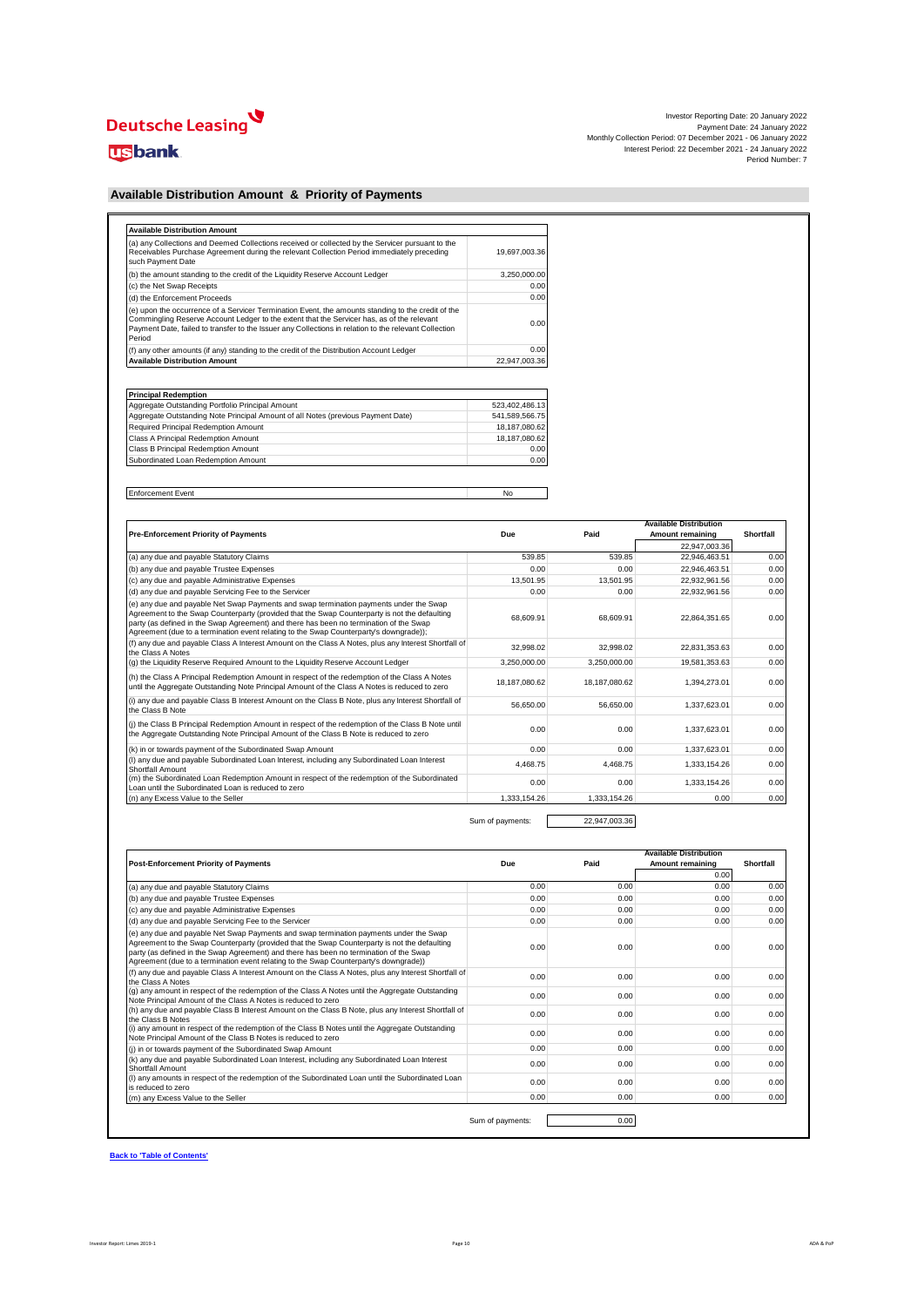Investor Reporting Date: 20 January 2022 Payment Date: 24 January 2022 Monthly Collection Period: 07 December 2021 - 06 January 2022 Interest Period: 22 December 2021 - 24 January 2022 Period Number: 7

### **Risk Retention**

| <b>Credit Enhancement - at Closing</b>                                                                                                                                                                                                                                                                                                                                                                                                                                                                                                                                                                                                                                                                                                                                                                     | <b>Size</b><br>(in EUR) | <b>Credit Enhancement</b><br>(in EUR) | <b>Credit Enhancement</b><br>(in %) | <b>ADDachment Point</b><br>(in %) |
|------------------------------------------------------------------------------------------------------------------------------------------------------------------------------------------------------------------------------------------------------------------------------------------------------------------------------------------------------------------------------------------------------------------------------------------------------------------------------------------------------------------------------------------------------------------------------------------------------------------------------------------------------------------------------------------------------------------------------------------------------------------------------------------------------------|-------------------------|---------------------------------------|-------------------------------------|-----------------------------------|
| Class A Notes                                                                                                                                                                                                                                                                                                                                                                                                                                                                                                                                                                                                                                                                                                                                                                                              | 588.200.000.00          | 65,050,000.00                         | 10.01%                              | 9.51%                             |
| Class B Notes                                                                                                                                                                                                                                                                                                                                                                                                                                                                                                                                                                                                                                                                                                                                                                                              | 61.800.000.00           | 3.250.000.00                          | 0.50%                               | 0.00%                             |
| Subordinated Loan                                                                                                                                                                                                                                                                                                                                                                                                                                                                                                                                                                                                                                                                                                                                                                                          | 3.250.000.00            |                                       |                                     |                                   |
|                                                                                                                                                                                                                                                                                                                                                                                                                                                                                                                                                                                                                                                                                                                                                                                                            | Size                    | <b>Credit Enhancement</b>             | <b>Credit Enhancement</b>           | <b>ADDachment Point</b>           |
| Credit Enhancement - on current Payment Date                                                                                                                                                                                                                                                                                                                                                                                                                                                                                                                                                                                                                                                                                                                                                               | (in EUR)                | (in EUR)                              | (in %)                              | (in %)                            |
| Class A Notes                                                                                                                                                                                                                                                                                                                                                                                                                                                                                                                                                                                                                                                                                                                                                                                              | 461.602.486.13          | 65.050.000.00                         | 12.43%                              | 11.81%                            |
| Class B Notes                                                                                                                                                                                                                                                                                                                                                                                                                                                                                                                                                                                                                                                                                                                                                                                              | 61.800.000.00           | 3.250.000.00                          | 0.62%                               | 0.00%                             |
| Subordinated Loan                                                                                                                                                                                                                                                                                                                                                                                                                                                                                                                                                                                                                                                                                                                                                                                          | 3.250.000.00            |                                       |                                     |                                   |
| <b>Retention of net economic interest</b>                                                                                                                                                                                                                                                                                                                                                                                                                                                                                                                                                                                                                                                                                                                                                                  |                         | <b>Total amount</b><br>(in EUR)       | Retention<br>(in %)                 |                                   |
| Class B Notes                                                                                                                                                                                                                                                                                                                                                                                                                                                                                                                                                                                                                                                                                                                                                                                              |                         | 61,800,000.00                         |                                     |                                   |
| Subordinated Loan                                                                                                                                                                                                                                                                                                                                                                                                                                                                                                                                                                                                                                                                                                                                                                                          |                         | 3.250.000.00                          |                                     |                                   |
| <b>Retention by the Seller</b>                                                                                                                                                                                                                                                                                                                                                                                                                                                                                                                                                                                                                                                                                                                                                                             |                         | 65.050.000.00                         | 12.43%                              |                                   |
| Deutsche Leasing Sparkassen AG & Co. KG - in its capacity as Seller, as Subordinated Lender and as "originator" within the meaning of the Securitisation<br>Regulation - will retain for the life of the Transaction a material net economic interest of not less than 5 per cent. in the Transaction in accordance with article 6<br>paragraph (3)(d) of the Securitisation Regulation. The Seller will (i) retain, on an ongoing basis until the earlier of the redemption of the Class A Notes in full and                                                                                                                                                                                                                                                                                              |                         |                                       |                                     |                                   |
| the Final Maturity Date, the Class B Note, in its capacity as Class B Note Purchaser, and (ii) retain, in its capacity as Subordinated Lender, on an ongoing basis<br>until the earlier of the redemption of the Class A Notes in full and the Final Maturity Date, a first loss tranche constituted by the claim for repayment of a loan<br>advance in an initial principal amount of EUR 3,250,000 (the "Subordinated Loan") made available by the Subordinated Lender to the Issuer under the<br>Subordinated Loan Agreement as of the Closing Date so that the sum of the aggregate principal amount of the Class B Notes and the principal amount of the<br>Subordinated Loan is equal to at least 5 per cent. of the nominal amount of the "securitised exposures" (i.e. the Purchased Receivables). |                         |                                       |                                     |                                   |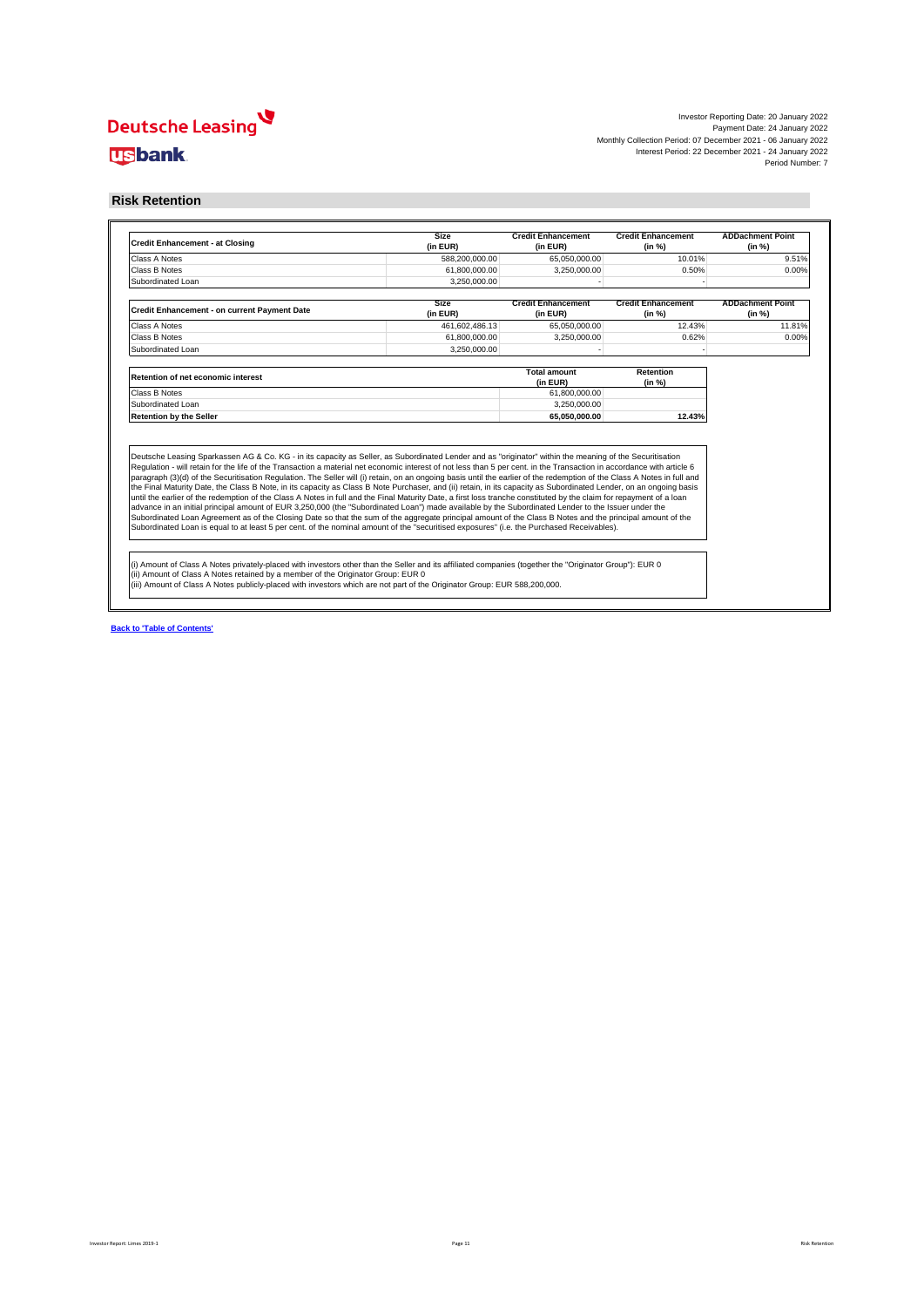

### **Collection Report**

| Aggregate Outstanding Portfolio Principal Amount (previous Cut-Off Date)                            | 541,589,566.75 |
|-----------------------------------------------------------------------------------------------------|----------------|
|                                                                                                     |                |
| <b>Collections</b>                                                                                  | 19,697,003.36  |
| Interest                                                                                            | 1,754,845.93   |
| Recoveries (from Defaulted Receivables)                                                             | 0.00           |
| Principal prepayments                                                                               | 2,607,711.26   |
| Scheduled principal                                                                                 | 15,334,446.17  |
|                                                                                                     |                |
| <b>Deemed Collections</b>                                                                           | 0.00           |
| (a) any Purchased Receivable is not an Eligible Receivable                                          | 0.00           |
| (b) the Outstanding Principal Amount of a Purchased Receivable is reduced as a result of a Dilution | 0.00           |
| (c) any Purchased Receivable is affected by any defences or objections or any other counter claims  | 0.00           |
| (d) any Representations and Warranties prove to have been incorrect                                 | 0.00           |
| <b>Defaulted Receivables</b>                                                                        | 244,923.19     |
|                                                                                                     |                |
| Aggregate Outstanding Portfolio Principal Amount (current Cut-Off Date)                             | 523,402,486.13 |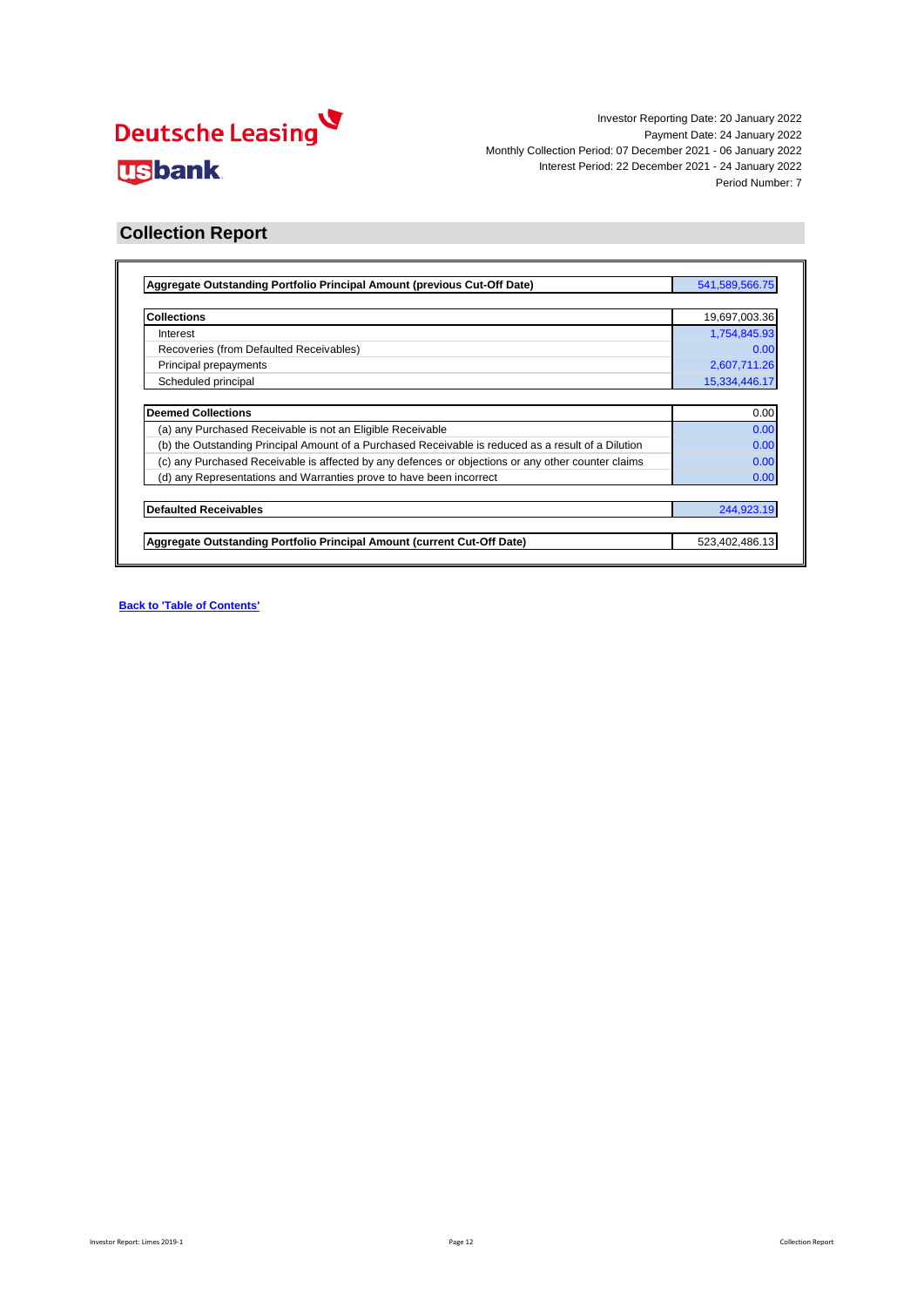## <mark>لا</mark><br>لايتا Usbank

Investor Reporting Date: 20 January 2022 Investor Reporting Date: 20 January 2022 Payment Date: 24 January 2022 Payment Date: 24 January 2022 Monthly Collection Period: 07 December 2021 - 06 January 2022 Monthly Collection Period: 07 December 2021 - 06 January 2022 Interest Period: 22 December 2021 - 24 January 2022 Interest Period: 22 December 2021 - 24 January 2022 Period Number: 7 Period Number: 7

|  | EVERAL PASSAGE MAIN 450 AMERICA ANGL                            |  |  |
|--|-----------------------------------------------------------------|--|--|
|  | Payment Date: 24 January 2022                                   |  |  |
|  | ction Period: 07 December 2021 - 06 January 2022                |  |  |
|  | comes Presidents (All Presidente deliber - Cui, Indonesia (ANA) |  |  |

| Performance                 |                          |                                                     |                |                |                 |                        |                 |                            |                                   |              |                          |                                    | Performance                      |                               |                                  |                               |                  |               |             |              |               |              |
|-----------------------------|--------------------------|-----------------------------------------------------|----------------|----------------|-----------------|------------------------|-----------------|----------------------------|-----------------------------------|--------------|--------------------------|------------------------------------|----------------------------------|-------------------------------|----------------------------------|-------------------------------|------------------|---------------|-------------|--------------|---------------|--------------|
|                             |                          |                                                     | PREPAYMENTS    |                |                 |                        | <b>DEFAULTS</b> |                            |                                   |              | RECOVERIES               |                                    |                                  |                               |                                  |                               |                  |               |             |              | DELINQUENCIE: |              |
| Period                      | Cut-Off Date             | <b>Aggregate Outstanding</b><br>Portfolio Principal | Progayments    | SMM            | CPR             | Number of<br>Defaulted | <b>Detaults</b> | <b>Cumulative Defaults</b> | Cumulative<br><b>Default Rate</b> | Recoveries   | Cumulative<br>Recoveries | Cumulative<br><b>Recovery Rate</b> | Period                           | Cus-Off Date                  | Not delinquent                   | 1-33 days                     | 21-60 days       | 41-90 days    | 91-120 days | 121-150 days | $> 150$ days  | Not delia    |
| - 6                         | <b>ATENADOR</b>          | 449-998-998                                         |                |                |                 |                        |                 |                            |                                   |              |                          |                                    |                                  | conscious.                    | <b>CAN GON GOOD</b>              |                               |                  |               |             |              |               |              |
| 14.                         | newprones                | 439,639,268                                         | <b>ANA WAY</b> | 0.025          | oxin            |                        | <b>CEANS</b>    | 50,087.00                  | AAH                               |              |                          | 0.006                              | $\sim$                           | nunzmen+                      | <b>ANNAN ANN</b>                 | 349.044                       |                  |               |             |              |               | $-99.6$      |
| $\overline{ }$              | 06/08/2021               | 616.158.377.0                                       | 1799 6344      | 0.27%          | 3.22%           |                        | 14,000.00       | 66,090.39                  | east                              | 36010        | 199959                   | 5.80%                              | $\rightarrow$                    | 0608/2021                     | CASEGO OVER                      | 2272100.30                    | $\overline{4N}$  | $\sim$        | 6W          |              |               | $^{10.6}$    |
|                             | 06/09/2021               | <b>SM 740 SP</b>                                    | 1009051        | 0.27           | 2.15%           |                        | 44.444          | 200,707.28                 | <b>GMN</b>                        |              | 4.822.87                 | 2.09%                              |                                  | 06/09/2021                    | 100.469.132                      | 0.000000                      | 122,822.76       |               |             |              |               | 98.6         |
| $\sim$                      | 06/10/2021<br>06/11/2021 | 559,411,637.7                                       | 5.546.523.14   | 0.40%<br>0.96% | 4,693<br>10,89% |                        | 79.924.7        | 491,006.38<br>670,831.12   | 0.08%<br>O.DRS                    | conc<br>0.00 | 10.165.43<br>10,165.43   | 2.07%<br>1,79%                     | $\sim$                           | 09/10/2021<br>09/11/2021      | <b>OT CAN ON</b><br>559-454-6112 | <b>GALLAND</b><br>2790,611.08 | 127.179.54       | $\sim$        | 29.236.39   | 000          |               | 99.0<br>99.9 |
| $\ddot{\phantom{1}}$        | 06/12/2021               | Set Site Site                                       | 0.554,000      | 0.999          | 4.4%            |                        | 0497641         | 913.622.95                 | 0.12%                             |              | 10.165.43                | 1295                               | - 6                              | 09122021                      | <b>Stanley Arts</b>              | 2265.177.20                   | 66/609-90        | 64,646,74     |             | in exer      |               | $^{48.1}$    |
| $\rightarrow$               | new new                  | <b>CO AVEAM 1</b>                                   | 9407391        | A 49%          | con             |                        | 0449994         | 1.069.549.14               | O SIDE                            |              | 10,306.43                | AGON.                              | $\rightarrow$                    | 0601902                       | 655 955 956                      | 10070019                      | <b>Vid Child</b> | <b>GASYNE</b> | 54,000.00   |              |               | 19.4         |
| $\mathbf{r}$                | namennos                 |                                                     |                |                |                 |                        |                 |                            |                                   |              |                          |                                    |                                  | 06/02/2022                    |                                  |                               |                  |               |             |              |               |              |
| $\sim$                      | 06/03/2022               |                                                     |                |                |                 |                        |                 |                            |                                   |              |                          |                                    |                                  | 06/03/2022                    |                                  |                               |                  |               |             |              |               |              |
| 10                          | 06/06/2022               |                                                     |                |                |                 |                        |                 |                            |                                   |              |                          |                                    | 50                               | 06/04/2022                    |                                  |                               |                  |               |             |              |               |              |
| 11 <sup>1</sup>             | 06/06/2022               |                                                     |                |                |                 |                        |                 |                            |                                   |              |                          |                                    | 11                               | 06/05/2022                    |                                  |                               |                  |               |             |              |               |              |
| 12                          | 06/06/2022               |                                                     |                |                |                 |                        |                 |                            |                                   |              |                          |                                    | 12                               | 06/06/2022                    |                                  |                               |                  |               |             |              |               |              |
| $-15$                       | ourcrosss                |                                                     |                |                |                 |                        |                 |                            |                                   |              |                          |                                    | 12                               | 06/07/2022                    |                                  |                               |                  |               |             |              |               |              |
| $\overline{M}$              | 06/08/2022               |                                                     |                |                |                 |                        |                 |                            |                                   |              |                          |                                    | $\overline{M}$                   | 06/08/2022                    |                                  |                               |                  |               |             |              |               |              |
| $\overline{\phantom{a}}$    | 06/09/2022               |                                                     |                |                |                 |                        |                 |                            |                                   |              |                          |                                    | $\alpha$                         | 06/09/2022                    |                                  |                               |                  |               |             |              |               |              |
| 16                          | 06/10/2022               |                                                     |                |                |                 |                        |                 |                            |                                   |              |                          |                                    | 19                               | 09/10/2022                    |                                  |                               |                  |               |             |              |               |              |
| 17                          | 06/11/2022               |                                                     |                |                |                 |                        |                 |                            |                                   |              |                          |                                    | 17                               | 09/11/2022                    |                                  |                               |                  |               |             |              |               |              |
| 18                          | 06/12/2022               |                                                     |                |                |                 |                        |                 |                            |                                   |              |                          |                                    | 18                               | 09/12/2022<br>06012023        |                                  |                               |                  |               |             |              |               |              |
| 19<br>A6                    | 06/01/2023               |                                                     |                |                |                 |                        |                 |                            |                                   |              |                          |                                    | 19<br>$\sim$                     |                               |                                  |                               |                  |               |             |              |               |              |
| $\overline{M}$              | 06/02/2023<br>06/03/2023 |                                                     |                |                |                 |                        |                 |                            |                                   |              |                          |                                    | 44.                              | 06/02/2023<br>06/03/2023      |                                  |                               |                  |               |             |              |               |              |
| 22                          | 06/06/2023               |                                                     |                |                |                 |                        |                 |                            |                                   |              |                          |                                    | 22                               | 06/04/2023                    |                                  |                               |                  |               |             |              |               |              |
| 22                          | 06/05/2023               |                                                     |                |                |                 |                        |                 |                            |                                   |              |                          |                                    | 22                               | 06/05/2023                    |                                  |                               |                  |               |             |              |               |              |
| 24                          | 06/06/2023               |                                                     |                |                |                 |                        |                 |                            |                                   |              |                          |                                    | 24                               | 06/06/2023                    |                                  |                               |                  |               |             |              |               |              |
| $\infty$                    | 06/07/2023               |                                                     |                |                |                 |                        |                 |                            |                                   |              |                          |                                    |                                  | 06072022                      |                                  |                               |                  |               |             |              |               |              |
| $^{46}$                     | 06/08/2023               |                                                     |                |                |                 |                        |                 |                            |                                   |              |                          |                                    |                                  | 06/06/2023                    |                                  |                               |                  |               |             |              |               |              |
| $\overline{x}$              | 06/09/2023               |                                                     |                |                |                 |                        |                 |                            |                                   |              |                          |                                    | 27                               | 06/09/2023                    |                                  |                               |                  |               |             |              |               |              |
| 28                          | 06/10/2022               |                                                     |                |                |                 |                        |                 |                            |                                   |              |                          |                                    | 28                               | 09/10/2023                    |                                  |                               |                  |               |             |              |               |              |
| 29                          | 06/11/2023               |                                                     |                |                |                 |                        |                 |                            |                                   |              |                          |                                    | -99                              | 09/11/2023                    |                                  |                               |                  |               |             |              |               |              |
| 20                          | 06/12/2023               |                                                     |                |                |                 |                        |                 |                            |                                   |              |                          |                                    | 20                               | 09/12/2023                    |                                  |                               |                  |               |             |              |               |              |
| dia.                        | <b>GENERAL</b>           |                                                     |                |                |                 |                        |                 |                            |                                   |              |                          |                                    |                                  | 06/01/2024                    |                                  |                               |                  |               |             |              |               |              |
| $^{46}$                     | nemoranou                |                                                     |                |                |                 |                        |                 |                            |                                   |              |                          |                                    |                                  | 06/02/2024                    |                                  |                               |                  |               |             |              |               |              |
| 22                          | 06/03/2024               |                                                     |                |                |                 |                        |                 |                            |                                   |              |                          |                                    | 22                               | 06/03/2024                    |                                  |                               |                  |               |             |              |               |              |
| 24<br>26                    | 06/06/2024<br>06/05/2024 |                                                     |                |                |                 |                        |                 |                            |                                   |              |                          |                                    | 34<br>36                         | 06/04/2024<br>06/05/2024      |                                  |                               |                  |               |             |              |               |              |
| $\overline{\mathcal{L}}$    | nemeranou                |                                                     |                |                |                 |                        |                 |                            |                                   |              |                          |                                    |                                  | 06/06/2024                    |                                  |                               |                  |               |             |              |               |              |
| $\overline{w}$              | <b>GENEVATOR</b>         |                                                     |                |                |                 |                        |                 |                            |                                   |              |                          |                                    | A3                               | 06/07/2004                    |                                  |                               |                  |               |             |              |               |              |
| ×                           | 06/08/2024               |                                                     |                |                |                 |                        |                 |                            |                                   |              |                          |                                    | 28                               | 06/08/2024                    |                                  |                               |                  |               |             |              |               |              |
| 16                          | 06/09/2024               |                                                     |                |                |                 |                        |                 |                            |                                   |              |                          |                                    | 19                               | 06/09/2024                    |                                  |                               |                  |               |             |              |               |              |
| -sh                         | 06/10/2024               |                                                     |                |                |                 |                        |                 |                            |                                   |              |                          |                                    | -AD                              | 09/10/2024                    |                                  |                               |                  |               |             |              |               |              |
| 41                          | 06/11/2024               |                                                     |                |                |                 |                        |                 |                            |                                   |              |                          |                                    | 41                               | 09/11/2024                    |                                  |                               |                  |               |             |              |               |              |
| $\mathcal{L}$               | nervicence               |                                                     |                |                |                 |                        |                 |                            |                                   |              |                          |                                    | $\rightarrow$                    | <b>GrySting</b>               |                                  |                               |                  |               |             |              |               |              |
| <b>AS</b>                   | new rese                 |                                                     |                |                |                 |                        |                 |                            |                                   |              |                          |                                    | $\rightarrow$                    | 06010001                      |                                  |                               |                  |               |             |              |               |              |
| 44                          | 06/02/2025               |                                                     |                |                |                 |                        |                 |                            |                                   |              |                          |                                    | 44                               | 06/02/2025                    |                                  |                               |                  |               |             |              |               |              |
|                             | 06/03/2025               |                                                     |                |                |                 |                        |                 |                            |                                   |              |                          |                                    |                                  | 06/03/2021                    |                                  |                               |                  |               |             |              |               |              |
| $^{46}$                     | 06/06/2026               |                                                     |                |                |                 |                        |                 |                            |                                   |              |                          |                                    | 46                               | 06/04/2025                    |                                  |                               |                  |               |             |              |               |              |
| $\sigma$<br>$\sim$          | 06/05/2026<br>nemerance  |                                                     |                |                |                 |                        |                 |                            |                                   |              |                          |                                    | $\overline{a}$<br>$\overline{a}$ | 0605/2025<br><b>GENERATOR</b> |                                  |                               |                  |               |             |              |               |              |
| ÷                           | 06/07/2026               |                                                     |                |                |                 |                        |                 |                            |                                   |              |                          |                                    | $\overline{a}$                   | 06032025                      |                                  |                               |                  |               |             |              |               |              |
| co.                         | 06/08/2025               |                                                     |                |                |                 |                        |                 |                            |                                   |              |                          |                                    | s.                               | 06/08/2025                    |                                  |                               |                  |               |             |              |               |              |
| $\overline{64}$             | 06/09/2020               |                                                     |                |                |                 |                        |                 |                            |                                   |              |                          |                                    |                                  | 06/09/2020                    |                                  |                               |                  |               |             |              |               |              |
| 52                          | 06/10/2025               |                                                     |                |                |                 |                        |                 |                            |                                   |              |                          |                                    | 52                               | 09/10/2025                    |                                  |                               |                  |               |             |              |               |              |
| 63                          | 06/11/2020               |                                                     |                |                |                 |                        |                 |                            |                                   |              |                          |                                    | 69                               | 09/11/2025                    |                                  |                               |                  |               |             |              |               |              |
| $\overline{u}$              | nervicence               |                                                     |                |                |                 |                        |                 |                            |                                   |              |                          |                                    | S.                               | <b>Grandman</b>               |                                  |                               |                  |               |             |              |               |              |
| $^{56}$                     | 06/01/2026               |                                                     |                |                |                 |                        |                 |                            |                                   |              |                          |                                    | 55                               | 06/01/2026                    |                                  |                               |                  |               |             |              |               |              |
| $\overline{\phantom{a}}$    | 06/02/2026               |                                                     |                |                |                 |                        |                 |                            |                                   |              |                          |                                    | $\epsilon$                       | 06/02/2026                    |                                  |                               |                  |               |             |              |               |              |
| $\overline{a}$              | 06/03/2026               |                                                     |                |                |                 |                        |                 |                            |                                   |              |                          |                                    | $\mathbf{C}$                     | 06/03/2024                    |                                  |                               |                  |               |             |              |               |              |
| SR.                         | 06/06/2026               |                                                     |                |                |                 |                        |                 |                            |                                   |              |                          |                                    | sa                               | 06/04/2020                    |                                  |                               |                  |               |             |              |               |              |
| $^{66}$                     | 06/05/2026               |                                                     |                |                |                 |                        |                 |                            |                                   |              |                          |                                    | 59                               | 06/05/2020                    |                                  |                               |                  |               |             |              |               |              |
| 40                          | 06/06/2026               |                                                     |                |                |                 |                        |                 |                            |                                   |              |                          |                                    | 40                               | 06/06/2026                    |                                  |                               |                  |               |             |              |               |              |
| Back to 'Table of Contents' |                          |                                                     |                |                |                 |                        |                 |                            |                                   |              |                          |                                    |                                  |                               |                                  |                               |                  |               |             |              |               |              |

|     |                          | Approgate Outstanding          |                                     | <b>PREPAYMENTS</b> |                 | Number of |                       | DEFAULTS                   |                                    |            | RECOVERIES               |                                     |                         |                          |                         |                            |                 |                |             |               | <b>DELINQUENCIES</b> |                |                |               |                     |                      |              |             |
|-----|--------------------------|--------------------------------|-------------------------------------|--------------------|-----------------|-----------|-----------------------|----------------------------|------------------------------------|------------|--------------------------|-------------------------------------|-------------------------|--------------------------|-------------------------|----------------------------|-----------------|----------------|-------------|---------------|----------------------|----------------|----------------|---------------|---------------------|----------------------|--------------|-------------|
| iod | Cut-Off Date             | Portfolio Principal            | Ргадаулисса                         | SMM                | CPR             | Defaulted | Detaults              | <b>Cumulative Defaults</b> | Cursulative<br><b>Default Rate</b> | Recoveries | Cumulative<br>Recoveries | Cursulative<br><b>Recovery Rate</b> | Period                  | Cus-Off Date             | Not delinquent          | 1-30 days                  | 21-60 days      | 61-90 days     | 91-120 days | 121-150 days  | $> 150$ days         | Not delinquent | 1-30 days      | 31-60 days    | 61-98 days          | 91-120 days          | 121-150 days | > 150 days  |
|     | 07062021                 | <b>CARDON</b>                  |                                     |                    |                 |           |                       |                            |                                    |            |                          |                                     |                         | 0706/2021                |                         |                            |                 |                |             |               |                      |                |                |               |                     |                      |              |             |
| ä.  | numbers.<br>06/08/2021   | 400 KW 264 26<br>616.158.377.5 | <b>CARD WAS IMPO</b><br>1,792,524.0 | 4.499<br>0.277     | C-ROOM<br>3.23% |           | \$260.00              | 56.097.09<br>66,080.29     | <b>A Ball</b><br>didn's            |            | 3,809.58                 | 0.000<br>5,96%                      | $\sim$<br>$\rightarrow$ | nomina-<br>09/08/2021    | 00005620<br>613,696,217 | 100906-004<br>2.272.160.36 |                 |                |             |               |                      | 99.6%<br>99.6% | 0.4%<br>o.etc. | 0.0%<br>a.oni | <b>A BM</b><br>0.0% | <b>CARDO</b><br>0.0% | 6.0%<br>0.0% | AM.<br>0.0% |
|     | 06/09/2021               | 598,760,576.76                 | 14,000,000,00                       | 0.271              | $-9.65%$        |           | 104000-00             | 230,707.28                 | com                                |            | 4.822.87                 | 2.099                               | $\rightarrow$           | 06/09/2021               | 599-499-122             | 10103011-00                | 492,099.20      |                |             |               |                      | 99.6%          | 0.4%           | cos           | 4.0%                | 0.0%                 | apts         | 40%         |
|     | 06/10/2021               | <b>CAR CCV CAT-1</b>           |                                     | 0.405              | 4,69%           |           | <b><i>ARANTHO</i></b> | 491,006.38                 | O.DRS                              |            | 10,165.43                | 2.079                               | $\sim$                  | 09/10/2021               | <b>CONCASTA</b>         | 100400-0                   | <b>Advanced</b> |                |             |               |                      | 99.9%          | 0.5%           | cos           | $-0.0\%$            | opts.                | apts         | 0.0%        |
|     | 06/11/2021               | 558,415,637.7                  | 5.546.523.14                        | 0.96%              | 10,89%          |           | 79.924.74             | 670,831.12                 | 0.09%                              |            | 10,165.43                | 1.799                               | $\sim$                  | 09/11/2021               | 559,454,611             | 2790,611.0                 | 122.179.5       | <b>CON</b>     | 29.236.3    |               |                      | 99.9%          | 0.5%           | cos           | $0.0\%$             | OZN.                 | apts         | <b>COL</b>  |
|     | <b>GENVIOLD</b>          | <b>Key King King NC</b>        | 2.504.000.40 0.000                  |                    | 4,69%           |           |                       | 913-032-06                 | O VINC                             |            | 10105-03                 | $-100h$                             | $\sim$                  | CONTROLL                 | Chang's one             | 100x 177.00                | 66/60/140       | <b>CARLO T</b> |             | <b>AA CEO</b> |                      | 99.0%          | 0.4%           | AMC.          | AM.                 | AM.                  | 00%          | $A$ disks.  |
|     | 06/01/2022               | <b>COS ANS AM YE</b>           | 0.007.755.00                        | 0.48%              | sand            |           |                       | 1.059.546.14               | 0.19%                              |            | 10,165.43                | 0.965                               | $\mathcal{F}$           | 06/01/2022               | <b><i>ESA MAN M</i></b> |                            |                 |                |             |               |                      | \$9.4%         | 0.5%           | 0.1%          | 0.0%                | 0.0%                 | 0.0%         | 0.0%        |
|     | namenos.                 |                                |                                     |                    |                 |           |                       |                            |                                    |            |                          |                                     | $\sim$<br><b>ALC</b>    | constrato<br>06/02/2022  |                         |                            |                 |                |             |               |                      |                |                |               |                     |                      |              |             |
|     | 06/03/2022<br>06/06/2022 |                                |                                     |                    |                 |           |                       |                            |                                    |            |                          |                                     | 50                      | 06/04/2022               |                         |                            |                 |                |             |               |                      |                |                |               |                     |                      |              |             |
| ĸ.  | 06/05/2022               |                                |                                     |                    |                 |           |                       |                            |                                    |            |                          |                                     | $-44$                   | 06/05/2022               |                         |                            |                 |                |             |               |                      |                |                |               |                     |                      |              |             |
|     | 06/06/2022               |                                |                                     |                    |                 |           |                       |                            |                                    |            |                          |                                     | $+2$                    | 06/06/2022               |                         |                            |                 |                |             |               |                      |                |                |               |                     |                      |              |             |
| á.  | 06/07/2022               |                                |                                     |                    |                 |           |                       |                            |                                    |            |                          |                                     | $-12$                   | 06/07/2022               |                         |                            |                 |                |             |               |                      |                |                |               |                     |                      |              |             |
|     | 06/08/2022               |                                |                                     |                    |                 |           |                       |                            |                                    |            |                          |                                     | 54                      | 06/08/2022               |                         |                            |                 |                |             |               |                      |                |                |               |                     |                      |              |             |
| a.  | 06/09/2022<br>newwweek.  |                                |                                     |                    |                 |           |                       |                            |                                    |            |                          |                                     | 15<br>140.00            | 06/09/2022<br>CONTRACTOR |                         |                            |                 |                |             |               |                      |                |                |               |                     |                      |              |             |
|     | 06/11/2022               |                                |                                     |                    |                 |           |                       |                            |                                    |            |                          |                                     | $\overline{a}$          | 09/11/2022               |                         |                            |                 |                |             |               |                      |                |                |               |                     |                      |              |             |
|     | 06/12/2022               |                                |                                     |                    |                 |           |                       |                            |                                    |            |                          |                                     | ÷                       | 09/12/2022               |                         |                            |                 |                |             |               |                      |                |                |               |                     |                      |              |             |
| ×.  | 06/01/2023               |                                |                                     |                    |                 |           |                       |                            |                                    |            |                          |                                     | 29.11                   | 06/01/2023               |                         |                            |                 |                |             |               |                      |                |                |               |                     |                      |              |             |
| ń.  | numeroso                 |                                |                                     |                    |                 |           |                       |                            |                                    |            |                          |                                     | $\sim$                  | numerosa                 |                         |                            |                 |                |             |               |                      |                |                |               |                     |                      |              |             |
|     | numeroso                 |                                |                                     |                    |                 |           |                       |                            |                                    |            |                          |                                     | $\overline{a}$          | CONTROL                  |                         |                            |                 |                |             |               |                      |                |                |               |                     |                      |              |             |
|     | 06/06/2023               |                                |                                     |                    |                 |           |                       |                            |                                    |            |                          |                                     | 22                      | 06/04/2023               |                         |                            |                 |                |             |               |                      |                |                |               |                     |                      |              |             |
| u   | 06/05/2023<br>06/06/2023 |                                |                                     |                    |                 |           |                       |                            |                                    |            |                          |                                     | 29.<br>$-34$            | 09/05/2023<br>06/06/2023 |                         |                            |                 |                |             |               |                      |                |                |               |                     |                      |              |             |
|     | 06/07/2023               |                                |                                     |                    |                 |           |                       |                            |                                    |            |                          |                                     | $\sim$                  | 06/07/2023               |                         |                            |                 |                |             |               |                      |                |                |               |                     |                      |              |             |
|     | 06/08/2023               |                                |                                     |                    |                 |           |                       |                            |                                    |            |                          |                                     | 26                      | 06/06/2023               |                         |                            |                 |                |             |               |                      |                |                |               |                     |                      |              |             |
|     | 06/09/2023               |                                |                                     |                    |                 |           |                       |                            |                                    |            |                          |                                     | 27                      | 06/09/2023               |                         |                            |                 |                |             |               |                      |                |                |               |                     |                      |              |             |
|     | novement.                |                                |                                     |                    |                 |           |                       |                            |                                    |            |                          |                                     | $\sim$                  | 100100303                |                         |                            |                 |                |             |               |                      |                |                |               |                     |                      |              |             |
|     | 06/11/2023               |                                |                                     |                    |                 |           |                       |                            |                                    |            |                          |                                     |                         | novement.                |                         |                            |                 |                |             |               |                      |                |                |               |                     |                      |              |             |
| ü   | 06/12/2023<br>newsmax.   |                                |                                     |                    |                 |           |                       |                            |                                    |            |                          |                                     | 20<br>44.               | 09/12/2023<br>GONDON     |                         |                            |                 |                |             |               |                      |                |                |               |                     |                      |              |             |
|     | 06/02/2024               |                                |                                     |                    |                 |           |                       |                            |                                    |            |                          |                                     | <b>AN</b>               | controller               |                         |                            |                 |                |             |               |                      |                |                |               |                     |                      |              |             |
|     | 06/03/2024               |                                |                                     |                    |                 |           |                       |                            |                                    |            |                          |                                     | $22 -$                  | 09/03/2024               |                         |                            |                 |                |             |               |                      |                |                |               |                     |                      |              |             |
|     | 06/06/2024               |                                |                                     |                    |                 |           |                       |                            |                                    |            |                          |                                     | 34                      | 06/04/2024               |                         |                            |                 |                |             |               |                      |                |                |               |                     |                      |              |             |
|     | 06/05/2024               |                                |                                     |                    |                 |           |                       |                            |                                    |            |                          |                                     | $-46$                   | 06050004                 |                         |                            |                 |                |             |               |                      |                |                |               |                     |                      |              |             |
|     | 06/06/2024               |                                |                                     |                    |                 |           |                       |                            |                                    |            |                          |                                     | ł.                      | 06/06/2024               |                         |                            |                 |                |             |               |                      |                |                |               |                     |                      |              |             |
| ú   | 06/07/2024<br>06/08/2024 |                                |                                     |                    |                 |           |                       |                            |                                    |            |                          |                                     | 37<br>28                | 06/07/2024<br>06/06/2024 |                         |                            |                 |                |             |               |                      |                |                |               |                     |                      |              |             |
|     | 06/09/2024               |                                |                                     |                    |                 |           |                       |                            |                                    |            |                          |                                     | 49                      | 06/09/2024               |                         |                            |                 |                |             |               |                      |                |                |               |                     |                      |              |             |
|     | 06/10/2024               |                                |                                     |                    |                 |           |                       |                            |                                    |            |                          |                                     | $\mathbf{a}$            | Gradebite                |                         |                            |                 |                |             |               |                      |                |                |               |                     |                      |              |             |
|     | 06/11/2024               |                                |                                     |                    |                 |           |                       |                            |                                    |            |                          |                                     | 45                      | 09/11/2024               |                         |                            |                 |                |             |               |                      |                |                |               |                     |                      |              |             |
|     | 06/12/2024               |                                |                                     |                    |                 |           |                       |                            |                                    |            |                          |                                     | 42                      | <b>CONSTRAIN</b>         |                         |                            |                 |                |             |               |                      |                |                |               |                     |                      |              |             |
|     | <b>GAME/SOOK</b>         |                                |                                     |                    |                 |           |                       |                            |                                    |            |                          |                                     | $49-$                   | GONDON,                  |                         |                            |                 |                |             |               |                      |                |                |               |                     |                      |              |             |
|     | ourcesses.               |                                |                                     |                    |                 |           |                       |                            |                                    |            |                          |                                     | 44                      | 06/02/2025               |                         |                            |                 |                |             |               |                      |                |                |               |                     |                      |              |             |
|     | ourosanas<br>06/06/2025  |                                |                                     |                    |                 |           |                       |                            |                                    |            |                          |                                     | 45<br>$49 -$            | 09/03/2025<br>06/04/2025 |                         |                            |                 |                |             |               |                      |                |                |               |                     |                      |              |             |
|     | ouroscopos               |                                |                                     |                    |                 |           |                       |                            |                                    |            |                          |                                     | $\mathcal{L}$           | nuncrime.                |                         |                            |                 |                |             |               |                      |                |                |               |                     |                      |              |             |
|     | numerous.                |                                |                                     |                    |                 |           |                       |                            |                                    |            |                          |                                     | $\overline{a}$          | newww.                   |                         |                            |                 |                |             |               |                      |                |                |               |                     |                      |              |             |
|     | ourcess                  |                                |                                     |                    |                 |           |                       |                            |                                    |            |                          |                                     | $49-$                   | 06/07/2025               |                         |                            |                 |                |             |               |                      |                |                |               |                     |                      |              |             |
|     | numerous.                |                                |                                     |                    |                 |           |                       |                            |                                    |            |                          |                                     | 50                      | constrato                |                         |                            |                 |                |             |               |                      |                |                |               |                     |                      |              |             |
|     | 06/09/2025               |                                |                                     |                    |                 |           |                       |                            |                                    |            |                          |                                     | SK                      | 06/09/2025               |                         |                            |                 |                |             |               |                      |                |                |               |                     |                      |              |             |
|     | 06/10/2025<br>06/11/2025 |                                |                                     |                    |                 |           |                       |                            |                                    |            |                          |                                     | 52<br>53                | 09/10/2025<br>09/11/2025 |                         |                            |                 |                |             |               |                      |                |                |               |                     |                      |              |             |
|     | nervicence.              |                                |                                     |                    |                 |           |                       |                            |                                    |            |                          |                                     | $\sim$                  | <b>GANGINE</b>           |                         |                            |                 |                |             |               |                      |                |                |               |                     |                      |              |             |
| ż   | 06/01/2026               |                                |                                     |                    |                 |           |                       |                            |                                    |            |                          |                                     | 55                      | 06012026                 |                         |                            |                 |                |             |               |                      |                |                |               |                     |                      |              |             |
|     | 06/02/2026               |                                |                                     |                    |                 |           |                       |                            |                                    |            |                          |                                     | 59                      | 09/02/2029               |                         |                            |                 |                |             |               |                      |                |                |               |                     |                      |              |             |
| o.  | 06/03/2026               |                                |                                     |                    |                 |           |                       |                            |                                    |            |                          |                                     | 57                      | 09/03/2029               |                         |                            |                 |                |             |               |                      |                |                |               |                     |                      |              |             |
|     | 06/06/2026               |                                |                                     |                    |                 |           |                       |                            |                                    |            |                          |                                     | $\sim$                  | <b>GENERAL</b>           |                         |                            |                 |                |             |               |                      |                |                |               |                     |                      |              |             |
|     | 06/05/2026               |                                |                                     |                    |                 |           |                       |                            |                                    |            |                          |                                     | co.<br>$\omega$         | 06/05/2026<br>0606009    |                         |                            |                 |                |             |               |                      |                |                |               |                     |                      |              |             |
|     | 06/06/2026               |                                |                                     |                    |                 |           |                       |                            |                                    |            |                          |                                     |                         |                          |                         |                            |                 |                |             |               |                      |                |                |               |                     |                      |              |             |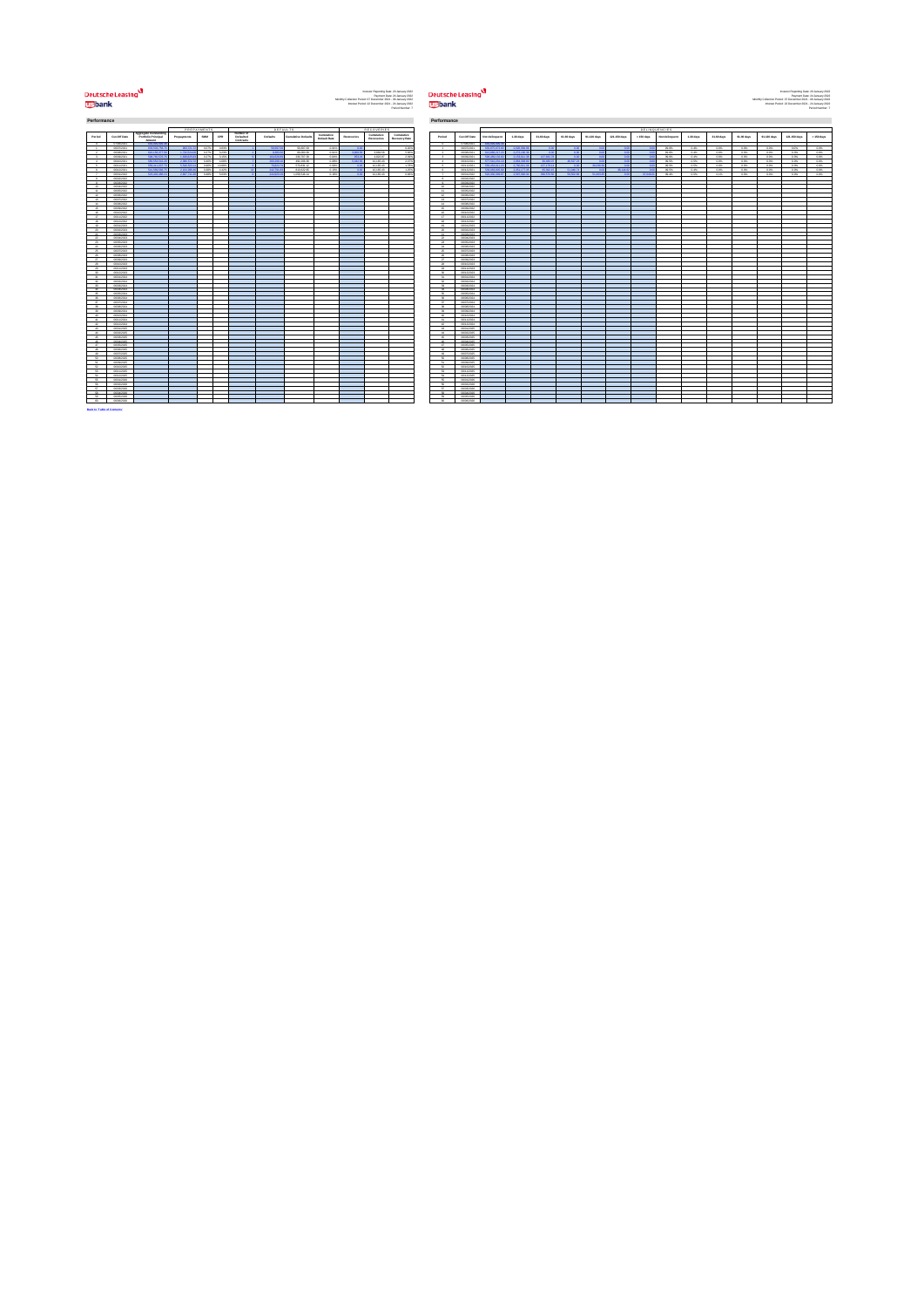

### **Amortisation Schedule**

| Period   | <b>Cut-Off Date</b>      | <b>Aggregate Outstanding Portfolio</b><br><b>Principal Amount</b> | Amortisation                   |
|----------|--------------------------|-------------------------------------------------------------------|--------------------------------|
| 0        | 06/01/2022               | 523,402,486.13                                                    | 0.00                           |
| 1        | 06/02/2022               | 507,896,245.95                                                    | 15,506,240.18                  |
| 2        | 06/03/2022               | 492,441,466.05                                                    | 15,454,779.90                  |
| 3<br>4   | 06/04/2022<br>06/05/2022 | 476,858,375.49                                                    | 15,583,090.56                  |
| 5        | 06/06/2022               | 460,959,666.46<br>445,131,150.30                                  | 15,898,709.03<br>15,828,516.16 |
| 6        | 06/07/2022               | 429,366,947.09                                                    | 15,764,203.21                  |
| 7        | 06/08/2022               | 413,743,699.37                                                    | 15,623,247.72                  |
| 8        | 06/09/2022               | 398,607,262.75                                                    | 15,136,436.62                  |
| 9        | 06/10/2022               | 383,046,058.10                                                    | 15,561,204.65                  |
| 10       | 06/11/2022               | 367,687,748.74                                                    | 15,358,309.36                  |
| 11       | 06/12/2022<br>06/01/2023 | 353,046,287.92                                                    | 14,641,460.82<br>14.458.001.24 |
| 12<br>13 | 06/02/2023               | 338,588,286.68<br>323,824,621.62                                  | 14,763,665.06                  |
| 14       | 06/03/2023               | 308,880,907.88                                                    | 14,943,713.74                  |
| 15       | 06/04/2023               | 295,136,120.83                                                    | 13,744,787.05                  |
| 16       | 06/05/2023               | 281,450,301.33                                                    | 13,685,819.50                  |
| 17       | 06/06/2023               | 267, 557, 044.84                                                  | 13,893,256.49                  |
| 18       | 06/07/2023               | 254,140,637.08                                                    | 13,416,407.76                  |
| 19       | 06/08/2023               | 240,773,333.51                                                    | 13,367,303.57                  |
| 20       | 06/09/2023               | 227,075,681.97                                                    | 13,697,651.54                  |
| 21       | 06/10/2023               | 214,814,307.68                                                    | 12,261,374.29                  |
| 22       | 06/11/2023               | 202,371,365.94                                                    | 12,442,941.74                  |
| 23<br>24 | 06/12/2023<br>06/01/2024 | 190,746,375.73                                                    | 11,624,990.21                  |
| 25       | 06/02/2024               | 178,966,410.46<br>168, 137, 127.09                                | 11,779,965.27<br>10,829,283.37 |
| 26       | 06/03/2024               | 157,200,551.42                                                    | 10,936,575.67                  |
| 27       | 06/04/2024               | 146,897,226.27                                                    | 10,303,325.15                  |
| 28       | 06/05/2024               | 136,566,414.11                                                    | 10,330,812.16                  |
| 29       | 06/06/2024               | 126,219,434.36                                                    | 10,346,979.75                  |
| 30       | 06/07/2024               | 116,116,014.92                                                    | 10,103,419.44                  |
| 31       | 06/08/2024               | 106,969,901.34                                                    | 9,146,113.58                   |
| 32       | 06/09/2024               | 98,203,984.75                                                     | 8,765,916.59                   |
| 33       | 06/10/2024               | 90,012,563.39                                                     | 8,191,421.36                   |
| 34       | 06/11/2024               | 82,290,056.55                                                     | 7,722,506.84                   |
| 35       | 06/12/2024               | 74,900,560.83                                                     | 7,389,495.72                   |
| 36       | 06/01/2025               | 67,801,310.32                                                     | 7,099,250.51                   |
| 37       | 06/02/2025               | 61,068,453.83                                                     | 6,732,856.49<br>6,061,891.45   |
| 38<br>39 | 06/03/2025<br>06/04/2025 | 55,006,562.38                                                     |                                |
| 40       | 06/05/2025               | 49,806,092.09<br>44,995,685.05                                    | 5,200,470.29<br>4,810,407.04   |
| 41       | 06/06/2025               | 38,898,269.65                                                     | 6,097,415.40                   |
| 42       | 06/07/2025               | 33,972,231.31                                                     | 4,926,038.34                   |
| 43       | 06/08/2025               | 29,432,825.73                                                     | 4,539,405.58                   |
| 44       | 06/09/2025               | 25,449,855.73                                                     | 3,982,970.00                   |
| 45       | 06/10/2025               | 21,111,974.47                                                     | 4,337,881.26                   |
| 46       | 06/11/2025               | 18,125,983.87                                                     | 2,985,990.60                   |
| 47       | 06/12/2025               | 15,853,031.28                                                     | 2,272,952.59                   |
| 48       | 06/01/2026               | 13,519,010.12                                                     | 2,334,021.16                   |
| 49<br>50 | 06/02/2026               | 11,412,939.94                                                     | 2,106,070.18                   |
|          | 06/03/2026               | 9,506,283.95                                                      | 1,906,655.99                   |
| 51<br>52 | 06/04/2026<br>06/05/2026 | 8,080,314.43<br>6,946,123.11                                      | 1,425,969.52<br>1,134,191.32   |
| 53       | 06/06/2026               | 5,862,398.26                                                      | 1,083,724.85                   |
| 54       | 06/07/2026               | 4,815,433.64                                                      | 1,046,964.62                   |
| 55       | 06/08/2026               | 4, 147, 233. 33                                                   | 668,200.31                     |
| 56       | 06/09/2026               | 3,198,487.93                                                      | 948,745.40                     |
| 57       | 06/10/2026               | 2,734,932.00                                                      | 463,555.93                     |
| 58       | 06/11/2026               | 1,370,588.72                                                      | 1,364,343.28                   |
| 59       | 06/12/2026               | 871,087.93                                                        | 499,500.79                     |
| 60       | 06/01/2027               | 589,915.89                                                        | 281,172.04                     |
| 61       | 06/02/2027               | 119,635.48                                                        | 470,280.41                     |
| 62       | 06/03/2027               |                                                                   | 116 510 77                     |
| 63       | 06/04/2027               | 0.00                                                              | 3,124.71                       |
| 64<br>65 | 06/05/2027<br>06/06/2027 | 0.00<br>0.00                                                      | 0.00<br>0.00                   |
| 66       | 06/07/2027               | 0.00                                                              | 0.00                           |
| 67       | 06/08/2027               | 0.00                                                              | 0.00                           |
| 68       | 06/09/2027               | 0.00                                                              | 0.00                           |
| 69       | 06/10/2027               | 0.00                                                              | 0.00                           |
| 70       | 06/11/2027               | 0.00                                                              | 0.00                           |
| 71       | 06/12/2027               | 0.00                                                              | 0.00                           |
| 72       | 06/01/2028               | 0.00                                                              | 0.00                           |
| 73       | 06/02/2028               | 0.00                                                              | 0.00                           |
| 74       | 06/03/2028               | 0.00                                                              | 0.00                           |
| 75       | 06/04/2028               | 0.00                                                              | 0.00                           |
| 76       | 06/05/2028               | 0.00                                                              | 0.00                           |
| 77       | 06/06/2028               | 0.00                                                              | 0.00                           |
| 78       | 06/07/2028               | 0.00                                                              | 0.00                           |
| 79       | 06/08/2028<br>06/09/2028 | 0.00                                                              | 0.00<br>0.00                   |
|          |                          | 0.00                                                              |                                |
| 80<br>81 | 06/10/2028               | 0.00                                                              | 0.00                           |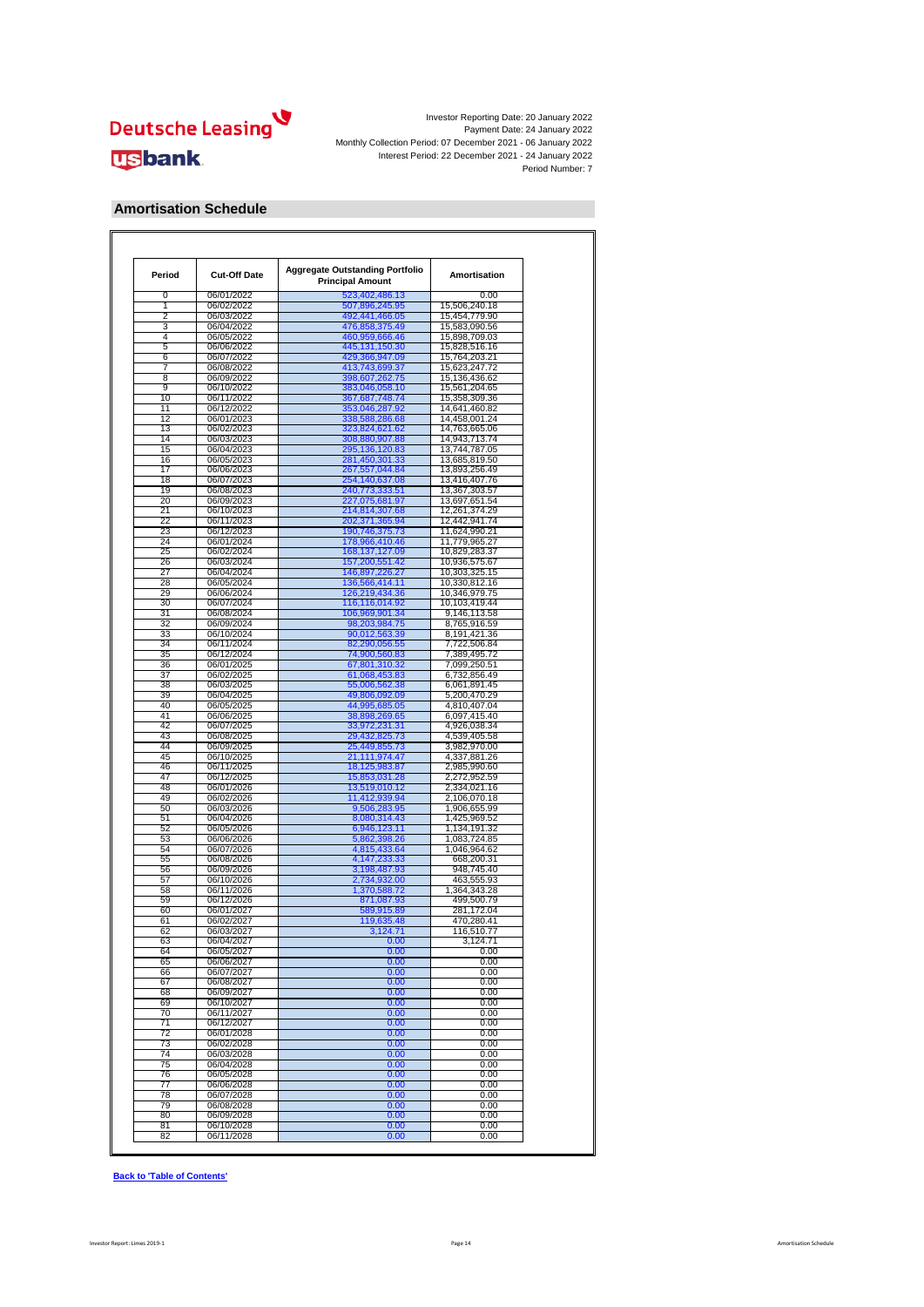

| Investor Reporting Date: 20 January 2022                      |  |
|---------------------------------------------------------------|--|
| Payment Date: 24 January 2022                                 |  |
| Monthly Collection Period: 07 December 2021 - 06 January 2022 |  |
| Interest Period: 22 December 2021 - 24 January 2022           |  |
| Period Number: 7                                              |  |

#### **Stratification Tables**

| <b>Contract Type</b>                             | Number           | % of Number           | <b>Outstanding Principal Amount (EUR)</b>                   | % Outstanding Principal Amount |
|--------------------------------------------------|------------------|-----------------------|-------------------------------------------------------------|--------------------------------|
| easing                                           | 3,369            | 21.42%                | 146,451,287.31                                              | 27.98%                         |
| Hire Purchase                                    | 12,358           | 78.58%                | 376,951,198.82                                              | 72.02%                         |
| <b>Grand Total</b>                               | 15,727           | 100.00%               | 523,402,486.13                                              | 100.00%                        |
|                                                  |                  |                       |                                                             |                                |
|                                                  |                  |                       |                                                             |                                |
| <b>Asset Type</b>                                | Number           | % of Number<br>39.19% | <b>Outstanding Principal Amount (EUR)</b><br>204,306,014.48 | % Outstanding Principal Amount |
| Other Equipment<br><b>Construction Machinery</b> | 6,163<br>3,128   | 19.89%                | 161,035,229.04                                              | 39.03%<br>30.77%               |
| Vehicles                                         | 6,436            | 40.92%                | 158,061,242.61                                              | 30.20%                         |
| <b>Grand Total</b>                               | 15,727           | 100.00%               | 523,402,486.13                                              | 100.00%                        |
|                                                  |                  |                       |                                                             |                                |
|                                                  |                  |                       |                                                             |                                |
| <b>Outstanding Principal Amount (EUR)</b>        | Number           | % of Number           | <b>Outstanding Principal Amount (EUR)</b>                   | % Outstanding Principal Amount |
| $0-10,000$                                       | 4,643            | 29.52%                | 26,598,229.89                                               | 5.08%                          |
| 10,000-20,000                                    | 4,291            | 27.28%                | 62,436,933.60                                               | 11.93%                         |
| 20,000-30,000                                    | 2,264            | 14.40%                | 55, 382, 558. 33                                            | 10.58%                         |
| 30,000-40,000<br>40,000-50,000                   | 1,348<br>746     | 8.57%<br>4.74%        | 46,504,377.94<br>33,416,042.91                              | 8.89%<br>6.38%                 |
| 50,000-60,000                                    | 522              | 3.32%                 | 28,477,718.86                                               | 5.44%                          |
| 60,000-70,000                                    | 369              | 2.35%                 | 23,915,236.36                                               | 4.57%                          |
| 70,000-80,000                                    | 286              | 1.82%                 | 21,413,554.84                                               | 4.09%                          |
| 80,000-90,000                                    | 216              | 1.37%                 | 18,281,699.41                                               | 3.49%                          |
| 90,000-100,000                                   | 163              | 1.04%                 | 15,437,810.24                                               | 2.95%                          |
| 100,000-150,000                                  | 453              | 2.88%                 | 54,680,018.88                                               | 10.45%                         |
| 150,000-200,000                                  | 164              | 1.04%                 | 27,941,518.50                                               | 5.34%                          |
| 200,000-250,000                                  | 91               | 0.58%                 | 20,513,890.53                                               | 3.92%                          |
| 250,000-300,000                                  | 49               | 0.31%                 | 13,374,350.81                                               | 2.56%                          |
| 300,000-350,000                                  | 19               | 0.12%                 | 6,139,861.03                                                | 1.17%                          |
| 350,000-400,000                                  | 17               | 0.11%                 | 6,420,840.06                                                | 1.23%                          |
| 400,000-450,000                                  | 17               | 0.11%                 | 7,191,965.80                                                | 1.37%                          |
| 450,000-500,000                                  | 8                | 0.05%                 | 3,782,881.54                                                | 0.72%                          |
| 500,000-1,000,000                                | 44               | 0.28%                 | 28,448,959.31                                               | 5.44%                          |
| 1,000,000-2,000,000                              | 16               | 0.10%                 | 20,926,552.86                                               | 4.00%                          |
| $=2,000,000$                                     | $\mathbf{1}$     | 0.01%                 | 2,117,484.43                                                | 0.40%                          |
| <b>Grand Total</b>                               | 15,727           | 100.00%               | 523,402,486.13                                              | 100.00%                        |
| Max                                              | 2,117,484.43     |                       |                                                             |                                |
| Min                                              | 456.66           |                       |                                                             |                                |
| Average                                          | 33,280.50        |                       |                                                             |                                |
|                                                  |                  |                       |                                                             |                                |
|                                                  |                  |                       |                                                             |                                |
| Instalment (EUR)                                 | Number           | % of Number           | <b>Outstanding Principal Amount (EUR)</b>                   | % Outstanding Principal Amount |
| $0 - 500$                                        | 6,433            | 40.90%                | 63, 131, 864. 73                                            | 12.06%                         |
| 500-1,000                                        | 4,903            | 31.18%                | 104,950,757.17                                              | 20.05%                         |
| 1,000-1,500                                      | 1,833            | 11.66%                | 69,747,346.14                                               | 13.33%                         |
| 1,500-2,000                                      | 806              | 5.12%                 | 43,307,102.77                                               | 8.27%                          |
| 2,000-2,500                                      | 508              | 3.23%                 | 36,233,551.43                                               | 6.92%                          |
| 2,500-3,000                                      | 340              | 2.16%                 | 29,002,962.03                                               | 5.54%                          |
| 3,000-3,500                                      | 211              | 1.34%                 | 22,032,315.27                                               | 4.21%                          |
| 3,500-4,000                                      | 173              | 1.10%                 | 19,274,286.78                                               | 3.68%                          |
| 4,000-4,500                                      | 101              | 0.64%                 | 11,875,825.50                                               | 2.27%                          |
| 4,500-5,000<br>5,000-10,000                      | 74<br>225        | 0.47%<br>1.43%        | 10,656,629.75<br>47,593,794.18                              | 2.04%<br>9.09%                 |
| 10,000-15,000                                    | 60               | 0.38%                 | 20,465,522.58                                               | 3.91%                          |
| 15,000-20,000                                    | 26               | 0.17%                 | 14,290,497.22                                               | 2.73%                          |
| 20,000-25,000                                    | 16               | 0.10%                 | 12,457,759.98                                               | 2.38%                          |
| 25,000-30,000                                    | $\overline{7}$   | 0.04%                 | 6,075,011.48                                                | 1.16%                          |
| 30,000-35,000                                    | $\pmb{4}$        | 0.03%                 | 3,571,994.98                                                | 0.68%                          |
| 35,000-40,000 [                                  | $\boldsymbol{2}$ | 0.01%                 | 2,517,892.00                                                | 0.48%                          |
| $-40,000$                                        | 5                | 0.03%                 | 6,217,372.14                                                | 1.19%                          |
| <b>Grand Total</b>                               | 15,727           | 100.00%               | 523,402,486.13                                              | 100.00%                        |
|                                                  |                  |                       |                                                             |                                |
| Max                                              | 69,164.00        |                       |                                                             |                                |
| Min                                              | 56.00            |                       |                                                             |                                |
| Average                                          | 1,081.05         |                       |                                                             |                                |
| Weighted Average                                 | 4,762.19         |                       |                                                             |                                |
|                                                  |                  |                       |                                                             |                                |
| <b>Original Term</b>                             | Number           | % of Number           | <b>Outstanding Principal Amount (EUR)</b>                   | % Outstanding Principal Amount |
| 12-24                                            | 19               | 0.12%                 | 230,724.26                                                  | 0.04%                          |
| 24-36                                            | 302              | 1.92%                 | 6,460,628.36                                                | 1.23%                          |
| 36-48                                            | 2,361            | 15.01%                | 39,782,763.54                                               | 7.60%                          |
| 48-60                                            | 4,743            | 30.16%                | 125, 128, 321.84                                            | 23.91%                         |
| 60-72                                            | 5,886            | 37.43%                | 228,663,455.65                                              | 43.69%                         |
| 72-84                                            | 2,282            | 14.51%                | 116,802,191.41                                              | 22.32%                         |
| $= 84$                                           | 134              | 0.85%                 | 6,334,401.07                                                | 1.21%                          |
| <b>Grand Total</b>                               | 15,727           | 100.00%               | 523,402,486.13                                              | 100.00%                        |
|                                                  |                  |                       |                                                             |                                |
| Max                                              | 84.00<br>18.00   |                       |                                                             |                                |
| Min<br>Average                                   | 54.88            |                       |                                                             |                                |
| Weighted Average                                 | 58.71            |                       |                                                             |                                |
|                                                  |                  |                       |                                                             |                                |
|                                                  |                  |                       |                                                             |                                |
| Seasoning                                        | Number           | % of Number           | <b>Outstanding Principal Amount (EUR)</b>                   | % Outstanding Principal Amount |
| $0 - 12$                                         | 1,440            | 9.16%                 | 60,503,024.57                                               | 11.56%                         |
| 12-24                                            | 6,859            | 43.61%                | 258,139,768.87                                              | 49.32%                         |
| 24-36                                            | 5,381            | 34.22%                | 163,770,235.18                                              | 31.29%                         |
| 36-48                                            | 1,349            | 8.58%                 | 29,433,817.36                                               | 5.62%                          |
| $=48$                                            | 698              | 4.44%                 | 11,555,640.15                                               | 2.21%                          |
| <b>Grand Total</b>                               | 15,727           | 100.00%               | 523,402,486.13                                              | 100.00%                        |
| Max                                              | 77.00            |                       |                                                             |                                |
| Min                                              | 8.00             |                       |                                                             |                                |
| Average                                          | 24.13            |                       |                                                             |                                |
| Weighted Average                                 | 21.90            |                       |                                                             |                                |
|                                                  |                  |                       |                                                             |                                |
|                                                  |                  |                       |                                                             |                                |
| <b>Remaining Term</b>                            | Number           | % of Number           | <b>Outstanding Principal Amount (EUR)</b>                   | % Outstanding Principal Amount |
| 24                                               | 5,260            | 33.45%                | 86,928,914.92                                               | 16.61%                         |
| $[24-36]$                                        | 4,392            | 27.93%                | 146,279,326.10                                              | 27.95%                         |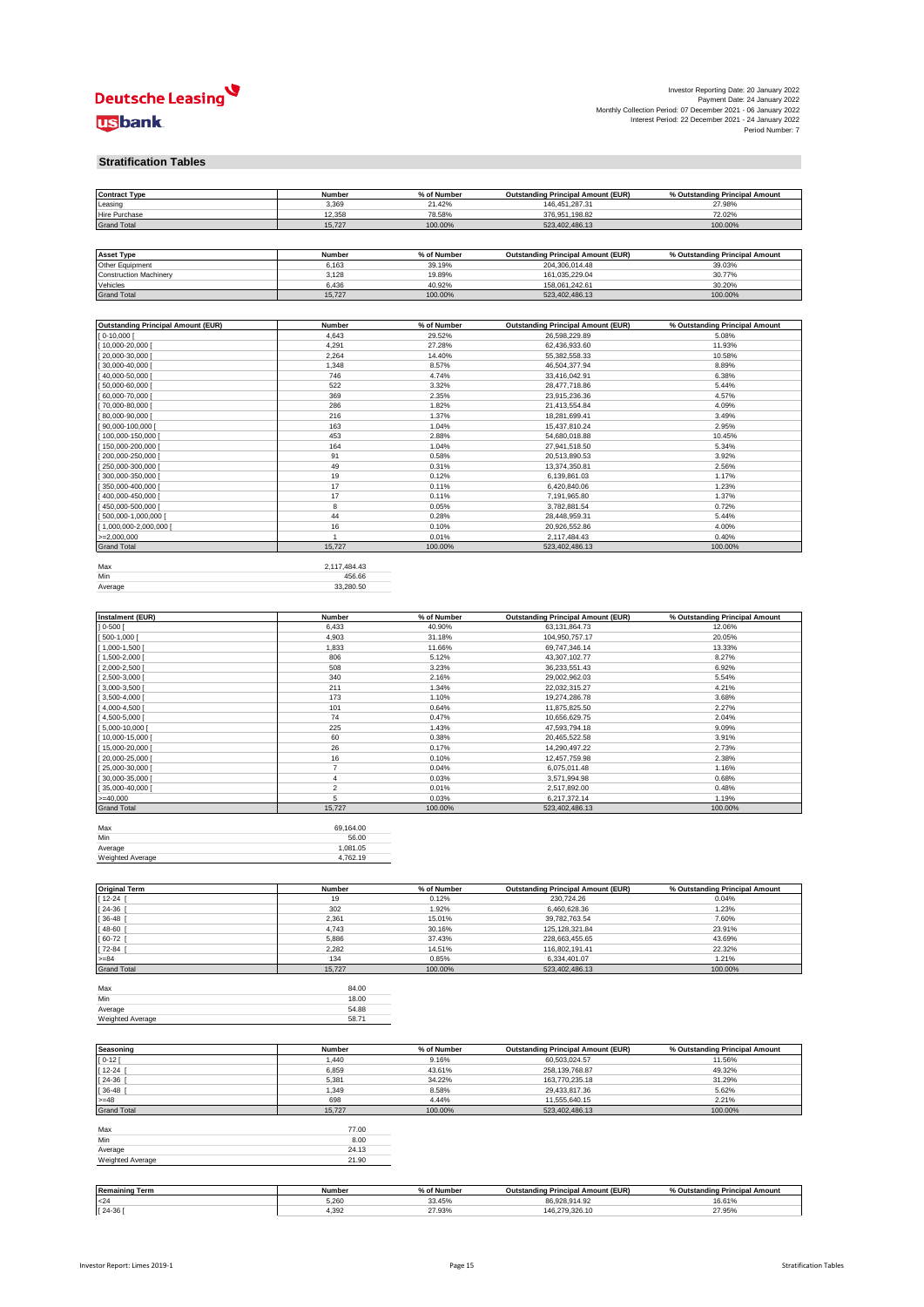| $[36 - 48]$        | 4,177  | 26.56%  | 182,312,900.32   | 34.83%  |
|--------------------|--------|---------|------------------|---------|
| $[48 - 60]$        | 1,694  | 10.77%  | 94, 144, 694. 55 | 17.99%  |
| $[60 - 72]$        | 204    | 1.30%   | 13,736,650.24    | 2.62%   |
| <b>Grand Total</b> | 15,727 | 100.00% | 523,402,486.13   | 100.00% |
|                    |        |         |                  |         |
| Max                | 64.00  |         |                  |         |
| Min                | 5.00   |         |                  |         |
| Average            | 30.75  |         |                  |         |
| Weighted Average   | 36.81  |         |                  |         |

| <b>Origination Year</b> | Number | % of Number | <b>Outstanding Principal Amount (EUR)</b> | % Outstanding Principal Amount |
|-------------------------|--------|-------------|-------------------------------------------|--------------------------------|
| 2015                    |        | 0.06%       | 66.227.39                                 | 0.01%                          |
| 2016                    | 130    | 0.83%       | 2,334,451.18                              | 0.45%                          |
| 2017                    | 516    | 3.28%       | 8.105.661.62                              | 1.55%                          |
| 2018                    | 1.283  | 8.16%       | 28.267.969.55                             | 5.40%                          |
| 2019                    | 4.985  | 31.70%      | 147.451.714.41                            | 28.17%                         |
| 2020                    | 7.034  | 44.73%      | 261,066,587.34                            | 49.88%                         |
| 2021                    | 1.770  | 11.25%      | 76.109.874.64                             | 14.54%                         |
| <b>Grand Total</b>      | 15.727 | 100.00%     | 523.402.486.13                            | 100.00%                        |

| <b>Maturity Year</b> | Number | % of Number | <b>Outstanding Principal Amount (EUR)</b> | % Outstanding Principal Amount |
|----------------------|--------|-------------|-------------------------------------------|--------------------------------|
| 2022                 | 1.543  | 9.81%       | 14.367.667.08                             | 2.75%                          |
| 2023                 | 3.717  | 23.63%      | 72.561.247.84                             | 13.86%                         |
| 2024                 | 4.392  | 27.93%      | 146.279.326.10                            | 27.95%                         |
| 2025                 | 4.177  | 26.56%      | 182.312.900.32                            | 34.83%                         |
| 2026                 | 1.694  | 10.77%      | 94.144.694.55                             | 17.99%                         |
| 2027                 | 204    | 1.30%       | 13.736.650.24                             | 2.62%                          |
| <b>Grand Total</b>   | 15.727 | 100.00%     | 523.402.486.13                            | 100.00%                        |

| Lessees (Top 20)   | Number         | % of Number | <b>Outstanding Principal Amount (EUR)</b> | % Outstanding Principal Amount |
|--------------------|----------------|-------------|-------------------------------------------|--------------------------------|
|                    | 9              | 0.06%       | 2,173,405.87                              | 0.42%                          |
| 2                  | $\overline{2}$ | 0.01%       | 2,132,970.85                              | 0.41%                          |
| 3                  |                | 0.01%       | 2,117,484.43                              | 0.40%                          |
|                    | $\overline{2}$ | 0.01%       | 2,053,288.71                              | 0.39%                          |
| 5                  | $\overline{z}$ | 0.04%       | 1,987,206.20                              | 0.38%                          |
| 6                  | 10             | 0.06%       | 1,820,096.50                              | 0.35%                          |
|                    |                | 0.01%       | 1,624,960.68                              | 0.31%                          |
| 8                  | 4              | 0.03%       | 1,589,621.80                              | 0.30%                          |
| 9                  | R              | 0.05%       | 1,586,260.47                              | 0.30%                          |
| 10                 | 8              | 0.05%       | 1,508,724.71                              | 0.29%                          |
| 11                 | $\overline{2}$ | 0.01%       | 1,491,500.09                              | 0.28%                          |
| 12                 |                | 0.01%       | 1,447,951.67                              | 0.28%                          |
| 13                 | $\mathfrak{p}$ | 0.01%       | 1,431,736.96                              | 0.27%                          |
| 14                 | 4              | 0.03%       | 1,373,520.33                              | 0.26%                          |
| 15                 |                | 0.01%       | 1,369,877.12                              | 0.26%                          |
| 16                 | 5              | 0.03%       | 1,310,620.40                              | 0.25%                          |
| 17                 | 9              | 0.06%       | 1,309,019.32                              | 0.25%                          |
| 18                 |                | 0.01%       | 1,275,200.30                              | 0.24%                          |
| 19                 |                | 0.01%       | 1,271,315.76                              | 0.24%                          |
| 20                 | $\mathfrak{p}$ | 0.01%       | 1,241,353.23                              | 0.24%                          |
| <b>Grand Total</b> | 15,727         | 100.00%     | 523,402,486.13                            | 100.00%                        |

| Lessee Groups (Top 20) | Number         | % of Number | <b>Outstanding Principal Amount (EUR)</b> | % Outstanding Principal Amount |
|------------------------|----------------|-------------|-------------------------------------------|--------------------------------|
|                        | 13             | 0.08%       | 4,237,334.56                              | 0.81%                          |
| $\overline{2}$         | 41             | 0.26%       | 3,520,035.49                              | 0.67%                          |
| 3                      | 22             | 0.14%       | 2,573,510.74                              | 0.49%                          |
| 4                      | 9              | 0.06%       | 2,162,423.66                              | 0.41%                          |
| 5                      | $\overline{2}$ | 0.01%       | 2,132,970.85                              | 0.41%                          |
| 6                      |                | 0.01%       | 2,117,484.43                              | 0.40%                          |
|                        | $\overline{2}$ | 0.01%       | 2,053,288.71                              | 0.39%                          |
| 8                      | 15             | 0.10%       | 1,909,640.19                              | 0.36%                          |
| 9                      | 10             | 0.06%       | 1,820,096.50                              | 0.35%                          |
| 10                     | 20             | 0.13%       | 1,816,849.13                              | 0.35%                          |
| 11                     | 9              | 0.06%       | 1,699,287.19                              | 0.32%                          |
| 12                     |                | 0.01%       | 1,624,960.68                              | 0.31%                          |
| 13                     | 6              | 0.04%       | 1,623,462.99                              | 0.31%                          |
| 14                     | 2              | 0.01%       | 1,573,981.94                              | 0.30%                          |
| 15                     | 8              | 0.05%       | 1,508,724.71                              | 0.29%                          |
| 16                     | $\overline{2}$ | 0.01%       | 1,491,500.09                              | 0.28%                          |
| 17                     |                | 0.01%       | 1,447,951.67                              | 0.28%                          |
| 18                     | $\overline{2}$ | 0.01%       | 1,431,736.96                              | 0.27%                          |
| 19                     | 9              | 0.06%       | 1,387,754.45                              | 0.27%                          |
| 20                     | Λ              | 0.03%       | 1,373,520.33                              | 0.26%                          |
| <b>Grand Total</b>     | 15,727         | 100.00%     | 523,402,486.13                            | 100.00%                        |

| <b>Payment Method</b>    | Number | % of Number | <b>Outstanding Principal Amount (EUR)</b> | % Outstanding Principal Amount |
|--------------------------|--------|-------------|-------------------------------------------|--------------------------------|
| Direct Debit             | 15.724 | 99.98%      | 523.333.046.71                            | 99.99%                         |
| <b>Bank Transfer</b>     |        | 0.02%       | 69.439.42                                 | 0.01%                          |
| <b>Grand Total</b>       | 15.727 | 100.00%     | 523.402.486.13                            | 100.00%                        |
|                          |        |             |                                           |                                |
|                          |        |             |                                           |                                |
| <b>Payment Frequency</b> | Number | % of Number | <b>Outstanding Principal Amount (EUR)</b> | % Outstanding Principal Amount |

| Monthly            | 15.727        | 100.00%     | 523.402.486.13                            | 100.00%                        |
|--------------------|---------------|-------------|-------------------------------------------|--------------------------------|
| <b>Grand Total</b> | 15.727        | 100.00%     | 523.402.486.13                            | 100.00%                        |
|                    |               |             |                                           |                                |
|                    |               |             |                                           |                                |
| <b>Payment Day</b> | <b>Number</b> | % of Number | <b>Outstanding Principal Amount (EUR)</b> | % Outstanding Principal Amount |
|                    | 15.696        | 99.80%      | 520.668.498.77                            | 99.48%                         |

15 31 0.20% 2,733,987.36 0.52%

| <b>Grand Total</b>   | 15.727        | 100.00%     | 523.402.486.13                            | 100.00%                        |
|----------------------|---------------|-------------|-------------------------------------------|--------------------------------|
|                      |               |             |                                           |                                |
|                      |               |             |                                           |                                |
| <b>Discount Rate</b> | <b>Number</b> | % of Number | <b>Outstanding Principal Amount (EUR)</b> | % Outstanding Principal Amount |
| 4.0%                 | 15,727        | 100.00%     | 523.402.486.13                            | 100.00%                        |
|                      |               |             |                                           |                                |

| <b>NACE</b>                                   | Number | % of Number | <b>Outstanding Principal Amount (EUR)</b> | % Outstanding Principal Amount |
|-----------------------------------------------|--------|-------------|-------------------------------------------|--------------------------------|
| A - Agriculture, Forestry and Fishing         | 649    | 4.13%       | 20.467.195.83                             | 3.91%                          |
| B - Mining and Quarrying                      | 82     | 0.52%       | 7.123.437.12                              | 1.36%                          |
| C - Manufacturing                             | 2.114  | 13.44%      | 91.206.227.08                             | 17.43%                         |
| D - Electricity, Gas, Steam and Air Condition | 57     | 0.36%       | 3.357.211.46                              | 0.64%                          |
| E - Water Supply; Sewerage, Waste Managmnt, R | 302    | 1.92%       | 20.614.916.87                             | 3.94%                          |
| F - Construction                              | 3.333  | 21.19%      | 101.426.337.27                            | 19.38%                         |
| G - Wholesale, Retail Trade, Repair of Motor  | 2.378  | 15.12%      | 66.860.544.00                             | 12.77%                         |
| H - Transportation and Storage                | 1.519  | 9.66%       | 57.278.932.65                             | 10.94%                         |
| - Accommodation and Food Service Activiti     | 462    | 2.94%       | 8.065.158.19                              | 1.54%                          |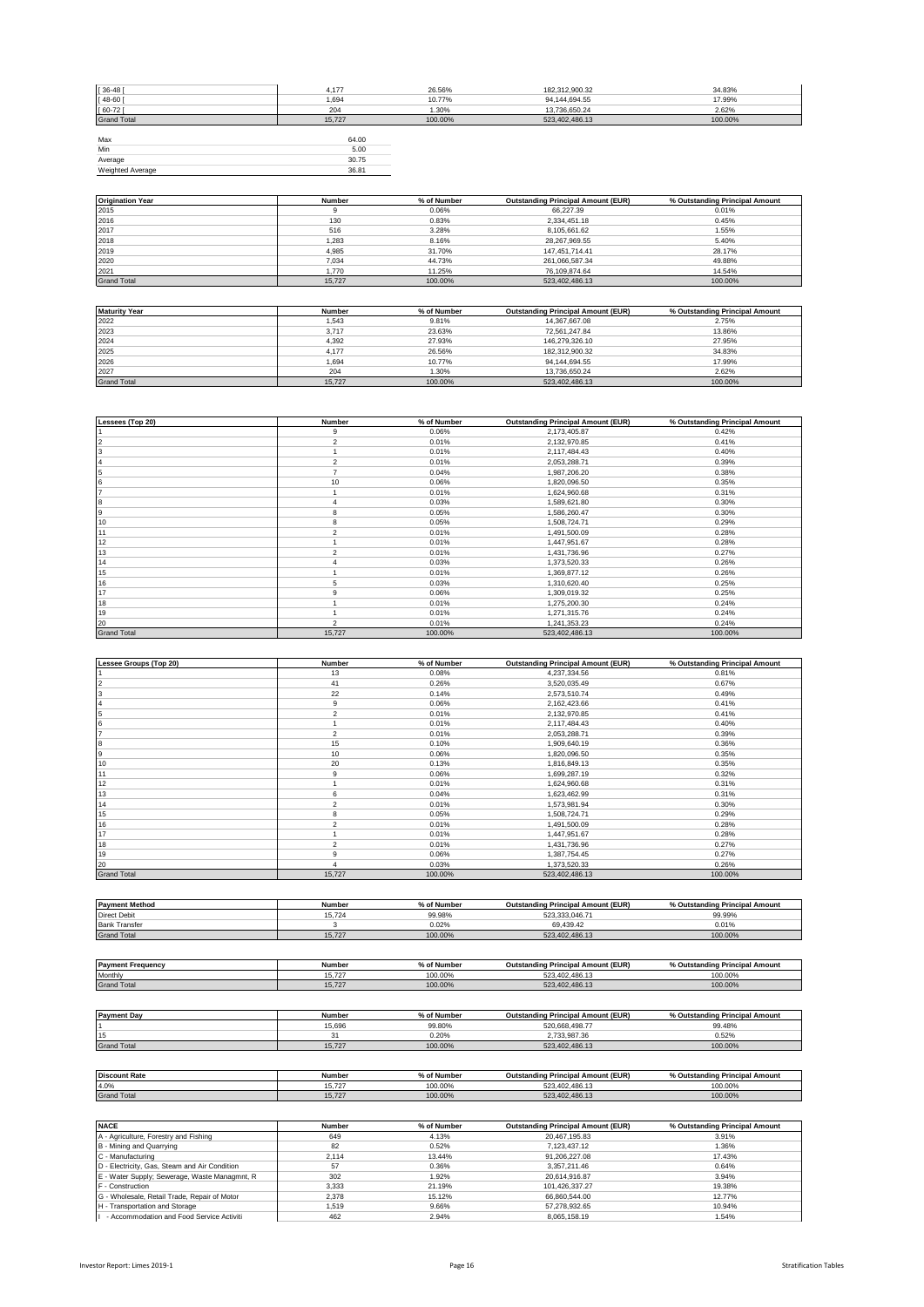| J - Information and Communication             | 158    | 1.00%   | 4.754.948.87   | 0.91%   |
|-----------------------------------------------|--------|---------|----------------|---------|
| K - Financial and Insurance Activities        | 130    | 0.83%   | 4.965.982.38   | 0.95%   |
| L - Real Estate Activities                    | 345    | 2.19%   | 13.443.621.11  | 2.57%   |
| M - Professional, Scientific and Technical Ac | 844    | 5.37%   | 23.402.181.81  | 4.47%   |
| N - Administrative and Support Service Activi | 1.990  | 12.65%  | 68.945.459.55  | 13.17%  |
| O - Public Adm. and Defence; Compulsory Socia | 42     | 0.27%   | 1.396.170.35   | 0.27%   |
| P - Education                                 | 104    | 0.66%   | 1.487.715.73   | 0.28%   |
| Q - Human Health and Social Work Activities   | 605    | 3.85%   | 14.280.236.49  | 2.73%   |
| R - Arts. Entertainment and Recreation        | 211    | 1.34%   | 4.956.199.49   | 0.95%   |
| S - Other Service Activities                  | 387    | 2.46%   | 9.157.265.29   | 1.75%   |
| T - Act. of Households as Employers; Undiff.  |        | 0.01%   | 4.579.72       | 0.00%   |
| U - Activities of Extraterritorial Organisati | 13     | 0.08%   | 208.164.87     | 0.04%   |
| <b>Grand Total</b>                            | 15.727 | 100.00% | 523.402.486.13 | 100.00% |

| <b>Federal State</b> | <b>Number</b> | % of Number | <b>Outstanding Principal Amount (EUR)</b> | % Outstanding Principal Amount |
|----------------------|---------------|-------------|-------------------------------------------|--------------------------------|
| Baden-WürDDemberg    | 1.840         | 11.70%      | 60.297.183.17                             | 11.52%                         |
| Bayern               | 2.411         | 15.33%      | 82,907,649.93                             | 15.84%                         |
| <b>Berlin</b>        | 218           | 1.39%       | 13,126,025.16                             | 2.51%                          |
| Brandenburg          | 511           | 3.25%       | 17,169,035.25                             | 3.28%                          |
| Bremen               | 73            | 0.46%       | 2,725,561.75                              | 0.52%                          |
| Hamburg              | 383           | 2.44%       | 13,877,860.85                             | 2.65%                          |
| Hessen               | 1.530         | 9.73%       | 49,472,016.91                             | 9.45%                          |
| Mecklenburg-Vorpomm. | 462           | 2.94%       | 17.882.982.47                             | 3.42%                          |
| Niedersachsen        | 1.684         | 10.71%      | 52.193.614.53                             | 9.97%                          |
| Nordrhein-Westfalen  | 3.021         | 19.21%      | 95, 175, 350. 28                          | 18.18%                         |
| Rheinland-Pfalz      | 816           | 5.19%       | 29,680,782.93                             | 5.67%                          |
| Saarland             | 184           | 1.17%       | 6,403,859.93                              | 1.22%                          |
| Sachsen              | 658           | 4.18%       | 20.292.784.35                             | 3.88%                          |
| Sachsen-Anhalt       | 448           | 2.85%       | 19,698,591.42                             | 3.76%                          |
| Schleswig-Holstein   | 909           | 5.78%       | 23,845,594.26                             | 4.56%                          |
| Thüringen            | 579           | 3.68%       | 18,653,592.94                             | 3.56%                          |
| <b>Grand Total</b>   | 15,727        | 100.00%     | 523,402,486.13                            | 100.00%                        |